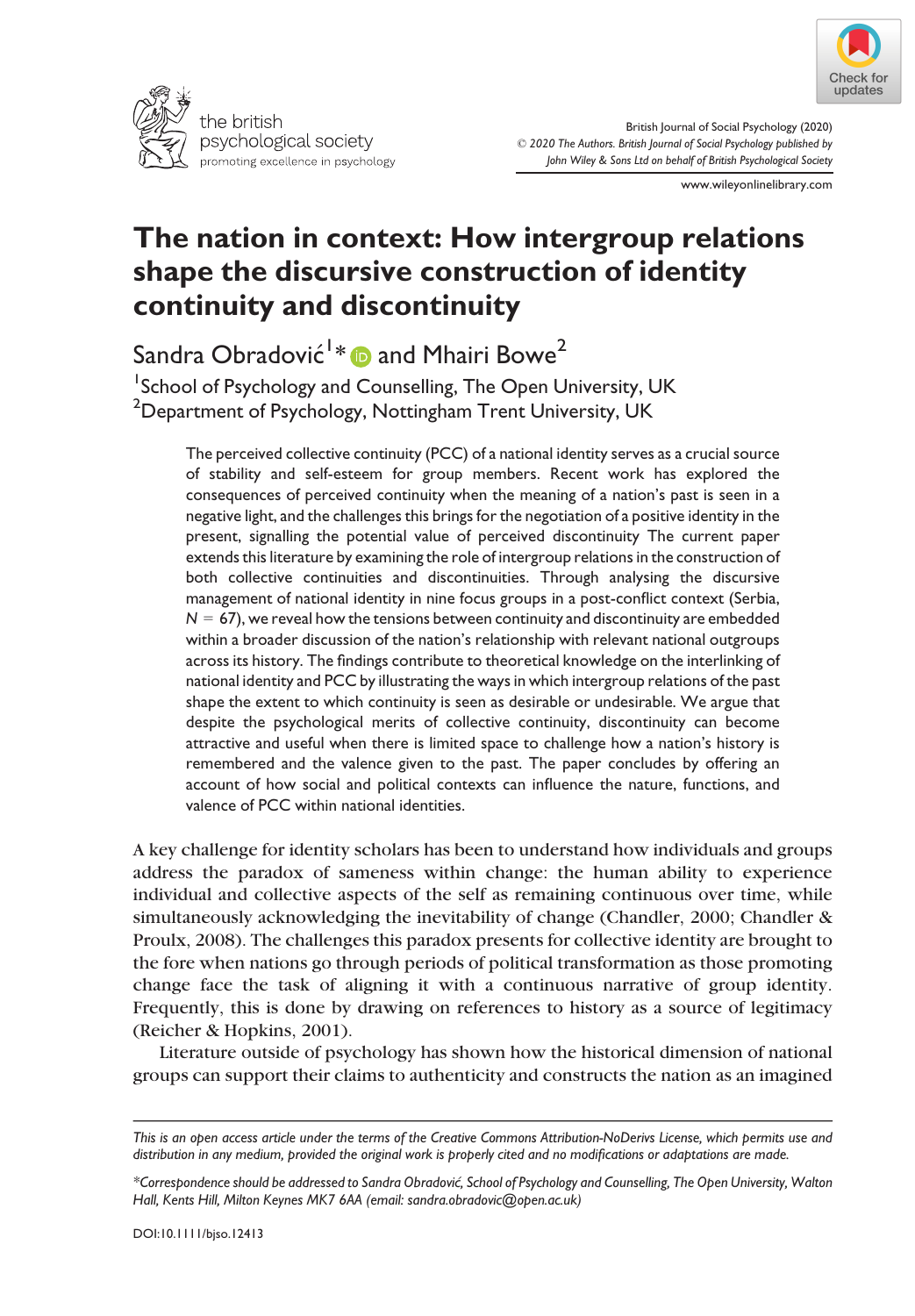community (Anderson, 1983; Hobsbawm & Ranger, 1983). Social psychological research on national identity has extended this work by showing how perceived historical continuity is associated with perceptions of the group as 'real' and entitative (Haslam, Rothschild, & Ernst, 2000) and heightens levels of identification with it (Sani et al., 2007). Much of this work contends that continuities are beneficial for the psychology of in-group members, while discontinuities are problematic (Jetten & Wohl, 2012; Sani, 2005). Because of this, relatively little attention has been paid to the strategic function of group discontinuity.

We seek to remedy this by analysing the role of both continuity and discontinuity in ingroup members' discursive constructions of national identity in the wake of socio-political change. We argue that discontinuities, such as continuities, are constructed with a purpose. In analysing them as such, we seek to illustrate that discontinuities play an important role in the construction of national identities. While illuminating the functional role of discontinuities, we also aim to show how relevant 'others' become integral to the creation of a consistent group narrative by allowing group members to differentiate between what is perceived to be 'our' history and what is 'imposed' on us by outsiders (Holy, 1996; Tileaga, 2009).

### Historical continuity and national identity

Despite temporality being evident in the initial conceptualization of social identity and social relations as continuously developing processes (e.g., Tajfel, 1974), much of the early social identity research involved a horizontal and static version of the collective, 'bracket(ing) the historical dimension of social life' (Condor, 1996, p. 302). To tackle this, Sani et al. (2007) developed a framework to capture 'Perceived Collective Continuity' (PCC), broadening the analysis of social identity to include a group's past and future. PCC conceptualizes the extent to which social groups are viewed as stable and continuous over time, and research has shown how it links with group identification, entitativity, esteem, social well-being, and existential security for in-group members (Sani, Bowe, & Herrera, 2008; Sani et al., 2007; Sani, Herrera, & Bowe, 2009; Smeekes & Verkuyten, 2015).

Perceived collective continuity encompasses two sub-dimensions: perceived cultural continuity and perceived historical continuity. Perceived cultural continuity is achieved through an emphasis on the stability of an in-group's core features (i.e., values, norms, and cultural markers) that define a group's 'essence', while perceived historical continuity is achieved through perceptions of interlinking historical events that create a consistent narrative. This distinction becomes useful to consider in contexts of change. As Sani et al. (2007, p. 1121) argue, 'groups that have undergone dramatic and radical social and political transformations may find it hard, or even undesirable, to claim high degrees of cultural continuity, while they may wish to stress historical continuity in order to enhance the intelligibility of the group narrative and to make sense of the changes that have taken place.' This active dimension of 'stressing' continuity illustrates that PCC can be strategically constructed by in-group members. Yet, less has been done to examine collective continuity as a socially negotiated process, and empirical explorations of the construct itself are largely quantitative and experimental (e.g., Roth, Huber, Juenger, & Liu, 2017; Sani et al., 2007; Smeekes, McKeown, & Psaltis, 2017).

Existing accounts of how group identity is constructed in relation to history are most clearly articulated within discursive psychology (Condor, 2006; Gibson, 2012;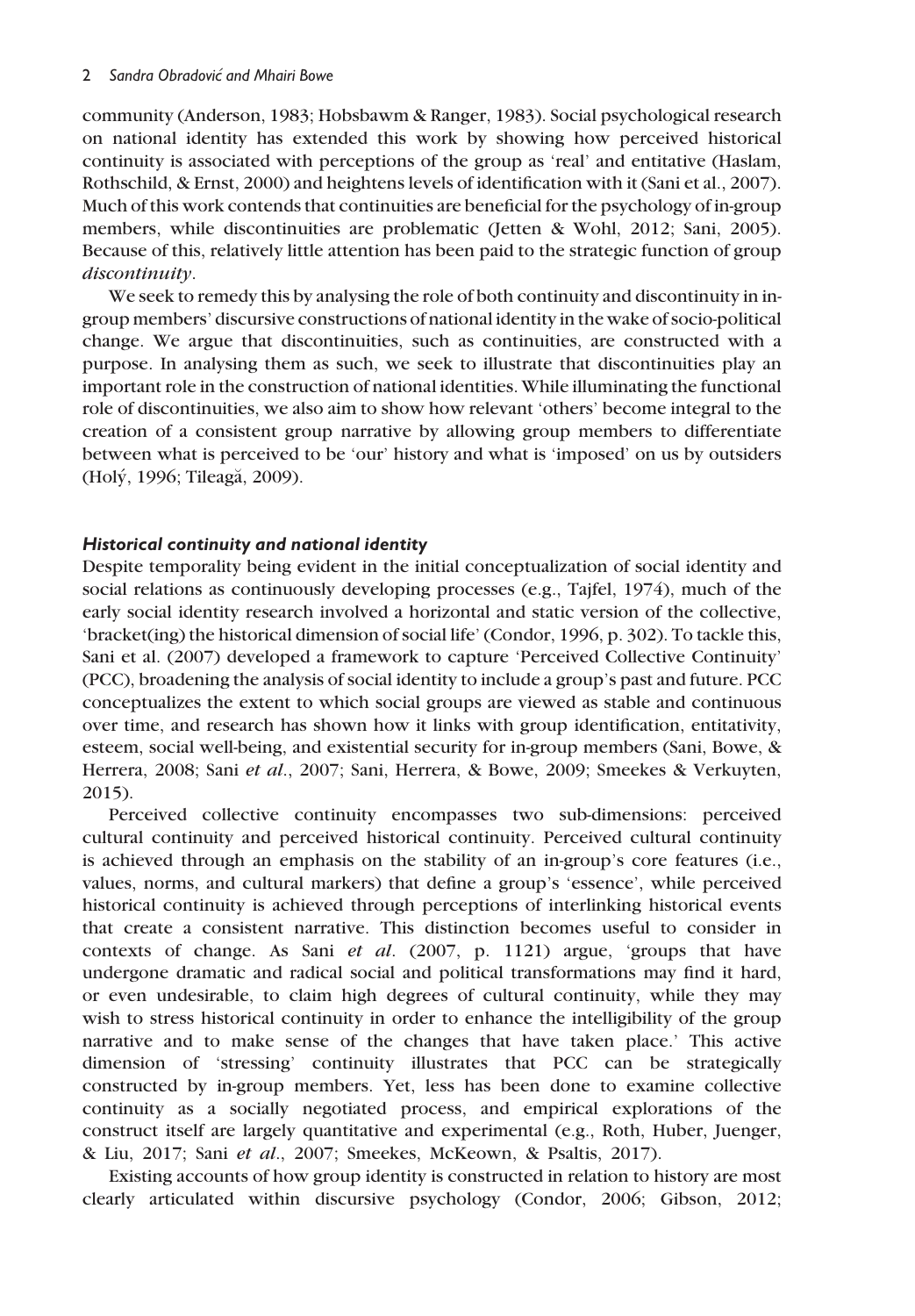Greenwood, 2015; Kirkwood, 2019; Tileaga, 2009). Following Billig's (1995) seminal work on banal nationalism, rhetorical approaches have provided insight into the strategic use of history in talk on nationhood, identity, and the politics around it. This literature reveals the power and contested nature of discourses on history and identity, as these reproduce a way of life, legitimize political changes, and mobilize towards collective action (Gibson, 2012; Reicher & Hopkins, 2001).

As times of change make the drive for a coherent group narrative all the more necessary (Chandler & Proulx, 2008), a focus on how historical continuity is managed in talk on political change can reveal the strategic use of continuity for the management of a positive identity (Greenwood, 2015). It also has the power to reveal when the use of narratives of continuity becomes constrained. Thus, a deeper exploration of how continuity is socially negotiated affords an opportunity to advance theoretical insights on the relationship between collective continuity and identity.

#### The limits of historical continuity

The successful construction of a nation's history as continuous over time requires both selective remembering and forgetting. As such, the positive effects of continuity for group identity depend on the ability to remember the past in a certain way (Roth *et al.*, 2017; Topcu & Hirst, 2019; Warner, Kent, & Kiddoo, 2016). While previous research has found that discontinuity can be experienced as threatening and lead to group schisms (Sani, 2005; Smeekes et al., 2017), in their experimental study on historical representations and German identity, Roth et al. (2017) found that perceived historical continuity only alleviated identity threat for individuals when the group's past behaviour was presented as positive. In contrast, when the past was portrayed negatively, continuity became *more* threatening to group identity.

In acknowledging the role of valence for whether continuity has a positive or negative impact on identity, we must also acknowledge that this valence is not defined in isolation from relevant others. National histories are typically embedded in international contexts, and those who hold the power to shape how events are remembered can also shape how we position ourselves in relation to the past (see also Figueiredo, Martinovic, Rees, & Licata, 2017). For example, in a study on representations of world history in 12 countries, participants rated Eurocentric events as more important than ethnocentric events, even in non-European countries (Liu et al., 2005). Illustrating the importance of intergroup power relations in shaping what history is deemed important to remember both nationally and internationally, these findings have implications for the extent to which a nation's version of its past, embedded within a transnational context, can be seen as legitimate if it deviates significantly from more dominant versions of world history. Thus, it becomes necessary to appreciate how PCC depends on how the meaning of the past is perceived by both self and other. It matters not only what 'we' think, but also what relevant others think (Elcheroth, Doise, & Reicher, 2011). Consequently, there are limits to when historical continuity becomes desirable for groups. Therefore, in examining historical continuity as a socially negotiated process we must also consider how it is shaped by the broader intergroup context.

While the relationship between historical continuity and collective identity can become constrained by intergroup relations, paradoxically, the reverse is also true. Intergroup relations can become constrained when individuals perceive continuity between history and identity. For example, Warner *et al.* (2016) found that perceiving an outgroup as a past enemy and as continuous over time led to more negative outgroup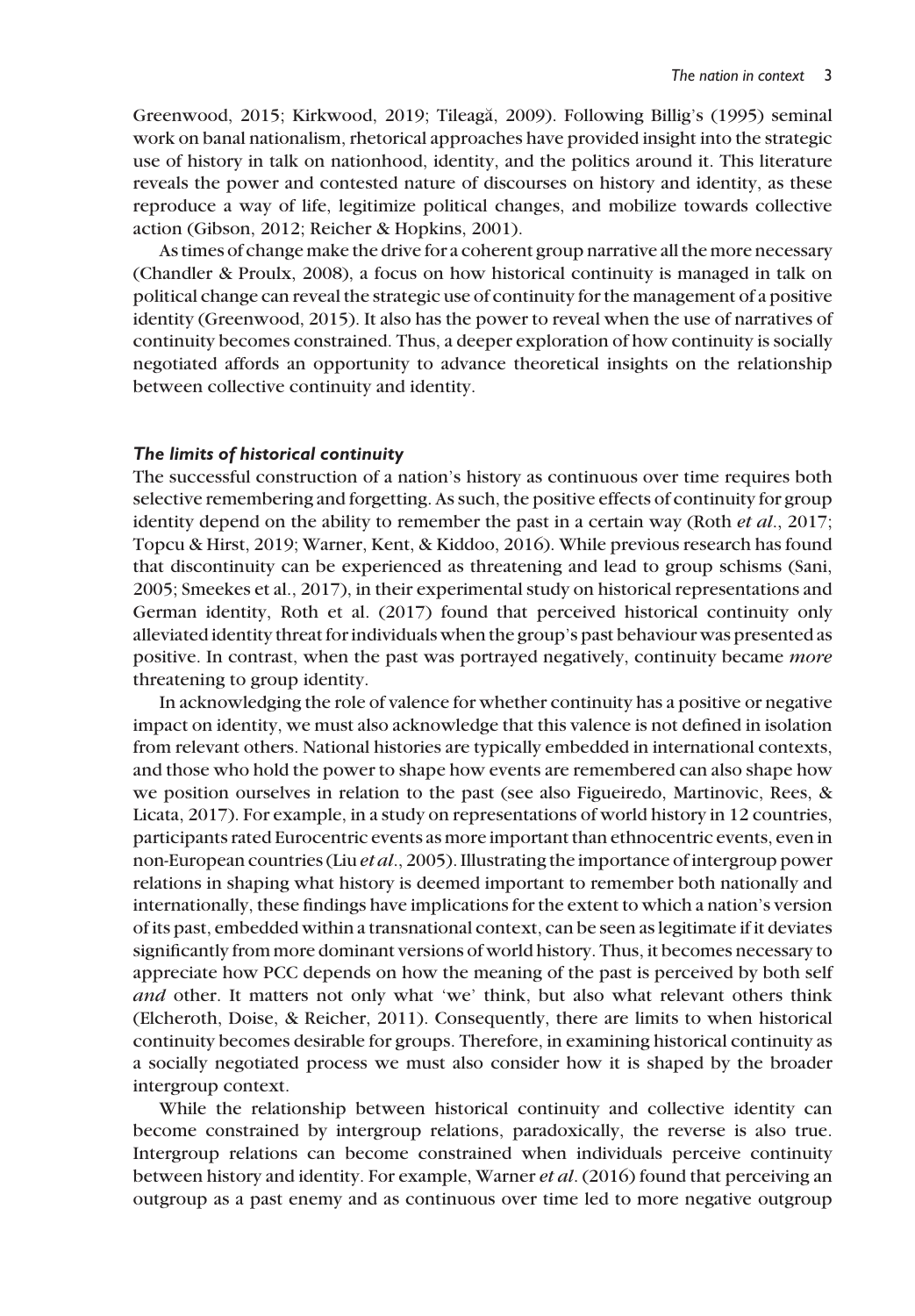attitudes in the present than if the outgroup was perceived as a past ally and continuous over time. This aligns with Sani et al.'s (2007) argument that perceived historical continuity becomes important in times of change, to enhance the intelligibility of the group narrative, and by extension here, the role of others within it. However, it also hints at a possible benefit of historical discontinuity: the potential for groups to reconstruct their relationships and identities in the present by moving towards a discontinuity with an undesirable past.

#### On the potential of historical discontinuity

Discontinuities tend to be perceived in national identity literature as negative disruptions to the linear flow of history (Runia, 2014). Yet, like continuities, discontinuities can be constructed by in-groups, and they are often done so strategically.

Discontinuities can function to mark the 'end' to a particular history and the potential beginning of another (Zerubavel, 1993). This is evident in how we talk about historical transitions, labelling societies as 'post-communist' or 'post-socialist', indicating a break in historical time (Holý, 1996; Ristić, 2007; Tileagă, 2009). In contexts where the past is stigmatizing, discontinuities can facilitate a fresh start for groups to renegotiate a positive collective identity. However, given the links between entitativity, essentialism, and perceived continuity (Haslam et al., 2000; Sani et al., 2007), discontinuities can also be experienced as problematic as they threaten the ability to reproduce the 'essential' characteristics that make a nation and its identity unique (Reicher, 2008). One way of alleviating this threat is by shifting the perspective on the cause of perceived discontinuities. Group members can do so by using discontinuities to differentiate 'our' history from that imposed by an 'other' (Holý, 1996). For example, in talk on historical transitions, metaphors of ruptures serve the purpose of justifying what could have been, had the nation not been interfered with, or hindered, by relevant others (Holý, 1996, p. 120). As such, discontinuities are often attributed to the actions of foreign others who have forced their beliefs and politics onto us. In post-communist Romania, the 'Othering' of communism in official reports accomplished the task of distancing a positive nation from a stigmatizing past by constructing communism as an ideology imposed on the nation by external actors (the Soviet Union; Tileagă, 2009).

In the distinctions made between continuity and discontinuity, we see different versions of the nation emerge in relation to its history. In the former, the nation is seen as a subject of history, acting in agentic ways that reproduce an 'essence'. In the latter, the nation is seen as an object of history, being acted on by others, to the detriment of the group's identity (Holy, 1996, Chapter 4). In using discontinuity arguments then, history becomes about what was done 'to us' rather than what was done 'by us'. By extending our focus to discontinuities, we are able to more thoroughly examine the role of intergroup relations for the construction of national identity. To do this, we ask: How do citizens, in contexts of socio-political change, strategically use historical continuities and discontinuities, and what purpose do these serve in the discursive construction of national identity?

In answering this question, we address two interrelated aims: (1) to examine how group members construct and manage national identity in times of socio-political change using historical continuities and discontinuities; and (2) to examine whether, and how, intergroup relations are drawn upon and utilized in arguments of collective continuity or discontinuity. In examining both processes, we bring attention to the strategic function and socially negotiated nature of collective continuity.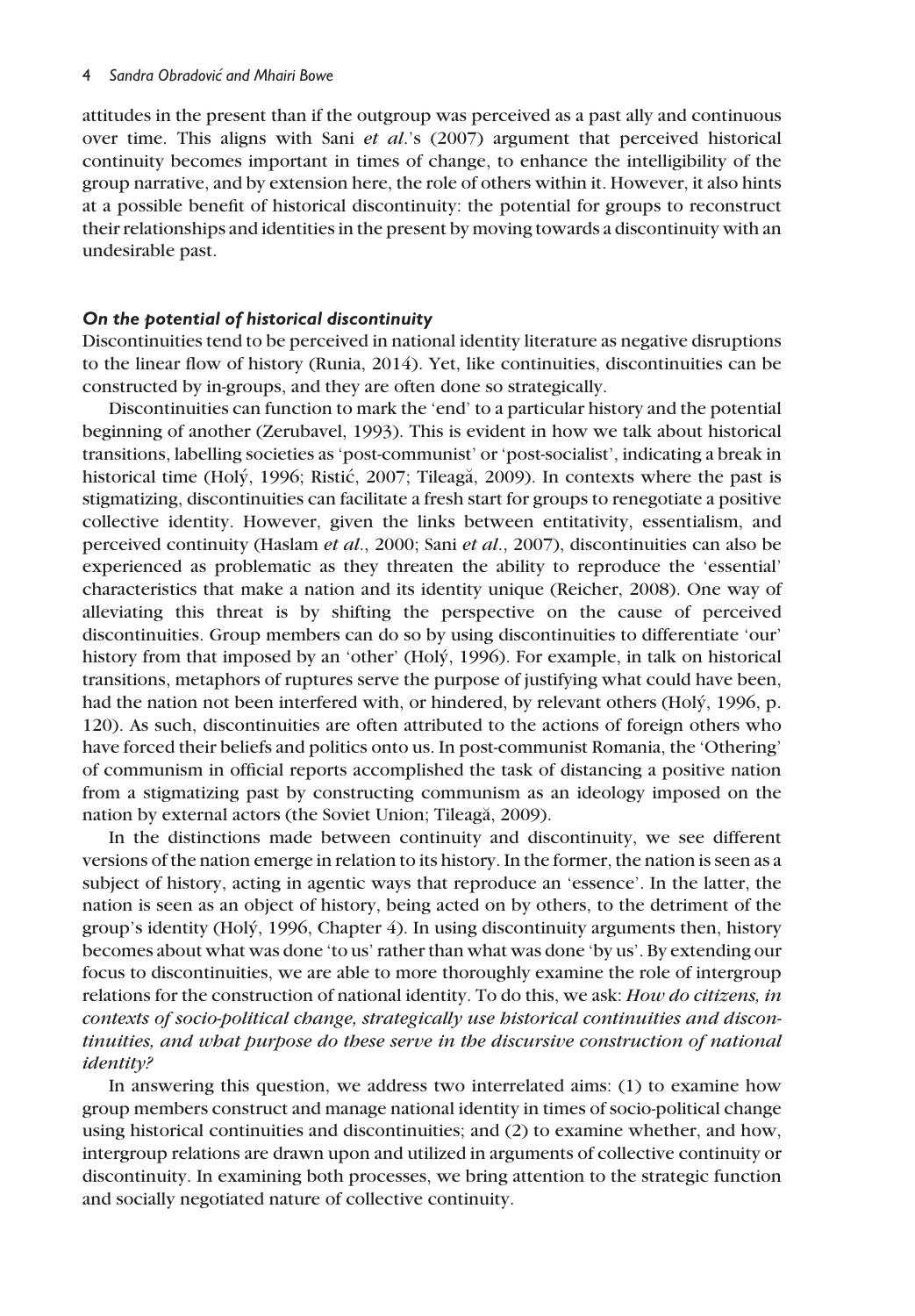### Research context

The present study draws on qualitative data collected in Serbia. The choice to explore the construction of continuity and discontinuity in the context of Serbia is informed by a number of recent socio-political changes unique to the context. Firstly, Serbian history is marked by group narratives emphasizing the nation's identity as defined by being 'inbetween' two worlds: between east and west, between Austro-Hungarian and Ottoman Empires, and between western level-headedness and eastern irrationality (Russell-Omaljev, 2016, p. 1). This characteristic is captured in the metaphor of Serbia as a bridge between civilizations and ideological systems, emerging with a 'split identity' and divided society (Ristic, 2007). In the past 30 years, Serbia has transitioned from being part of a supranational communist union (Yugoslavia), to engaging in civil wars, experiencing the redrawing of national borders, and finally becoming its own nation state aimed at achieving EU membership.

However, public ambivalence towards EU integration persists and is rooted in concerns that political change threatens socio-cultural markers of the nation and its history (Ristic, 2007). Prospective EU membership places intergroup relations at the heart of political change, as integration entails a revision of existing political allegiances, and in the case of Serbia, a move towards a 'Western' future. Integration into a supranational union defined by western values signals a potential end to 'being in-between' two worlds, a characteristic feature of Serbian nationhood. Thus, the transition from 'post'-socialist (and 'post'-conflict) society to prospective EU member makes Serbia an ideal context to explore how citizens try to reconcile real-world socio-political change with collective continuity of national identity. Bearing this in mind, we ask: How do citizens in contemporary Serbia strategically use historical continuities and discontinuities, and what purpose do these serve in the discursive construction of their national identity?

# Method

# Design

Following discursive psychology and research on national identity (Reicher & Hopkins, 2001), we acknowledge that the meaning, boundaries, and nature of group identities are contested and have powerful consequences for who is included, and how they should act. Our focus on examining the discursive functions of continuities and discontinuities for national identity led us to approach the question with a qualitative design, so as not to limit the imposition of fixed representations of the past (as previous research has tended to do), but to instead examine how these are elicited in dialogue (Wilkinson, 1998). In order to fully capture the 'social' dynamics of the discursive, focus groups were chosen for data collection as they allow for a research context that elicits data from interactions, encouraging 'sharing and comparing' within the group and providing insight into both what participants think, and why (Morgan, 2012).

# Participants and procedure

A total of nine focus groups were conducted in Serbia between 2015 and 2016 ( $N = 67, 27$ females and 40 males) in seven different cities<sup>1</sup>. Participants were recruited through purposive sampling, targeting individuals living in selected cities via networks and social

<sup>&</sup>lt;sup>1</sup> Belgrade, Čačak, Niš, Novi Sad, Paraćin, Surdulica and Vranje.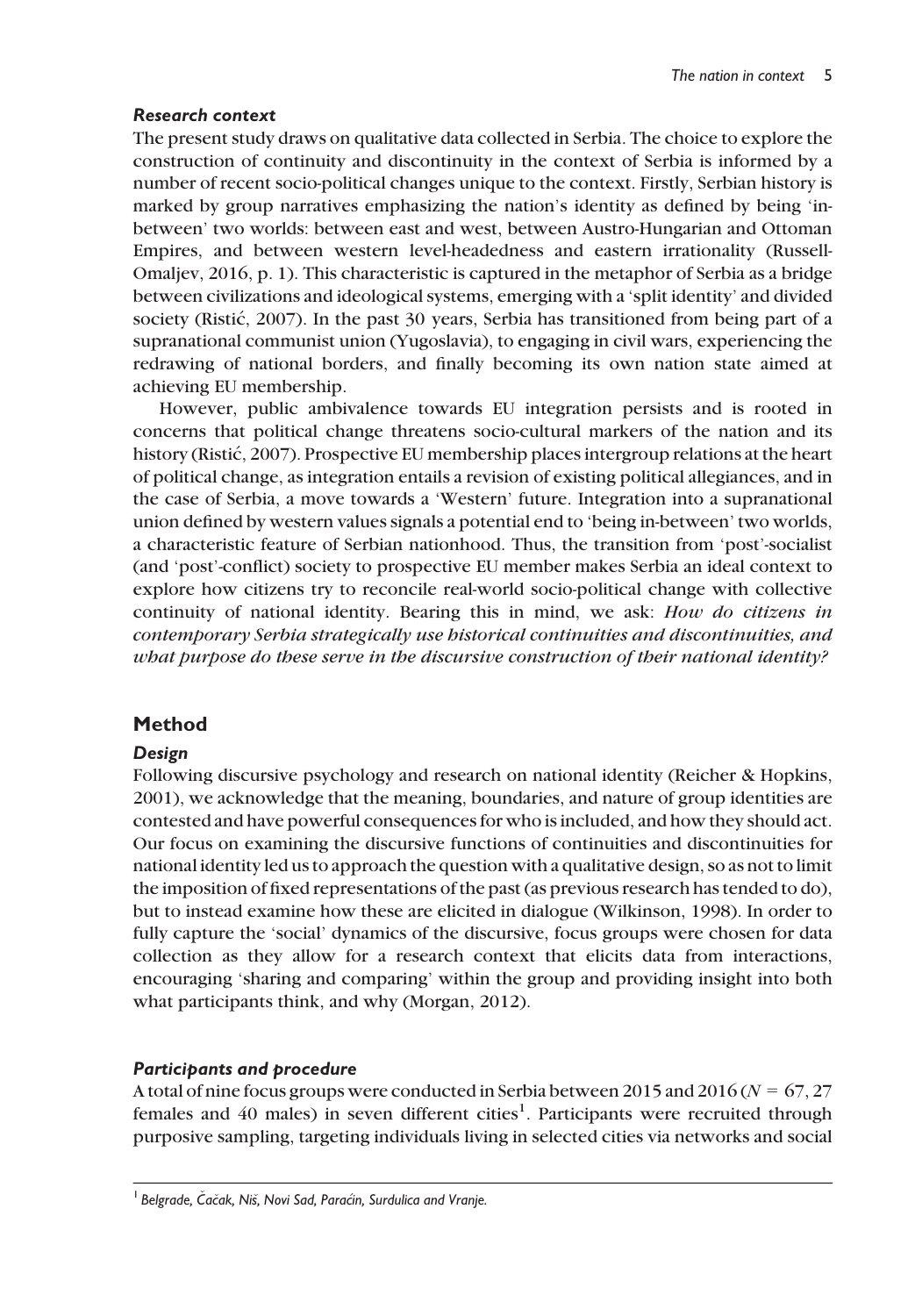media advertisements. Participants ranged in age from 18 to 57 years ( $M = 34$  years) with occupations ranging from full-time study to employment in the public and private sectors. Each focus group followed the same topic guide, with six questions covering themes of Serbias of domestic and foreign politics, as well as history. For example, participants were asked about their opinion on Serbia joining the EU and what changes they anticipated for the future.

Each focus group lasted between 21 and 77 min ( $M = 61$  min) and the audiorecordings were transcribed and analysed in Serbian by the first author, with illustrative quotes translated for the purpose of presentation.

#### Analytic procedure

The research aims required taking a functional approach to language in context. Following others (e.g., Greenwood, 2015), we consider continuity as something that is constructed through talk, with the purpose of legitimizing certain identity projects. While previous work on national identity in social psychology has favoured a discursive psychological approach, we chose to draw on a particular strand of critical discourse analysis (CDA) as it allowed us to pay particular attention to how the relationship between language and power is expressed and legitimized in discourse. As our focus is on how intergroup (power) relations shape discourses on history and identity, our analysis required placing history at the centre of the framework. As such, the particular strand of CDA chosen was the discourse-historical approach (DHA; De Cillia, Reisigl, & Wodak, 1999; Wodak, De Cillia, Reisigl, & Liebhart, 2009).

The DHA emphasizes triangulation through the inclusion of different levels of context within which a text is embedded, from the immediate situation in which talk occurs, to the broader historical context which shapes discursive practices. Analytically, the DHA distinguishes between three interrelated levels: (1) identification of contents/topics; (2) analysis of macro-discourse strategies; and (3) micro-linguistic means of realization (e.g., the use of metaphor, parallelism, and normative language; De Cillia *et al.*, 1999, p. 157). These were applied to the data in the following manner: Firstly, the content of the data was examined (level 1 of analysis). Taking into account the aims, coding focused on selecting all data where (1) the in-group (Serbia, social groups), (2) outgroups (the EU, Russia), and/ or (3) historical events (i.e., WWII) were mentioned. Often, these overlapped. Once defined, this smaller corpus was analysed to identify the different discursive strategies and to examine the functions they served in constructing historical continuity or discontinuity with the present (level 2). There are four common macro-strategies employed in discourse on national identity that function as discursive plans of action (see Table 1 and De Cillia, 1999).

For each strategy analysed, the means of realization were then examined (level 3), identifying the specific micro-level linguistic tools used to support the arguments made and the conclusions warranted for whether socio-political change was perceived as positive or negative. For an example of the interlinking levels of analysis, see Table 2 below.

#### Analysis

Our analysis addresses the aims of the study in the following ways. In response to our first aim, we analyse how participants use both historical continuity and discontinuity arguments to negotiate national identity in response to socio-political change in the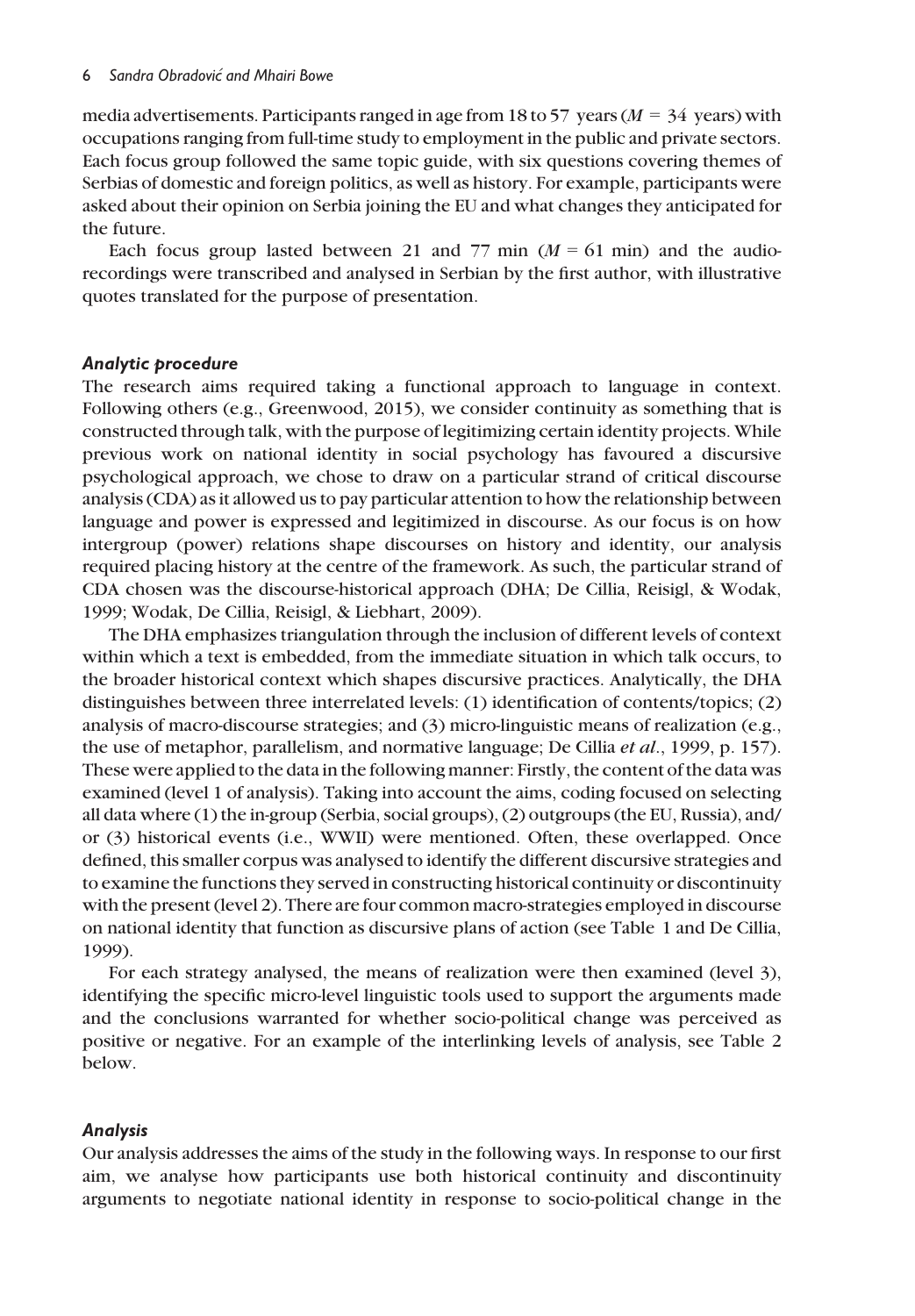| Macro-discourse strategy                 | Purpose                                                                                        |
|------------------------------------------|------------------------------------------------------------------------------------------------|
| Constructive strategies                  | Aimed at constructing national identity in a certain way                                       |
| Perpetuation/justification<br>strategies | Aimed at reproducing or justifying a threatened identity and status quo                        |
| Transformative strategies                | Aimed at transforming the meaning of a well-established identity and<br>the status quo         |
| Destructive/ dismantling<br>strategies   | Aimed at dismantling parts of an identity and the status quo without<br>providing alternatives |

Table 1. Macro-level discourse strategies of the discourse-historical approach

present. As the first section will show, participants acknowledge the differences between the past and present, and while appeals to continuity become desirable, in changing circumstances these become more difficult to sustain, opening up a space for historical discontinuities to play a positive function for national identity. Next, in line with our second aim we examine how intergroup relations within the international context are articulated and used in the construction of national identity continuity and discontinuity. As the second section will show, intergroup relations are drawn on to either legitimize or delegitimize politics in the present, where continuity arguments focus on using the past to explain the present, while discontinuity arguments are used to argue for the potential benefits it might bring for the future.

### Managing continuity and discontinuity in times of change

Not all change is perceived as a threat to collective continuity (Chandler, 2000). Change can be seen as a natural way to enhance a group's identity, ensuring progress and development in the future (Greenwood, 2015; Roth et al., 2017). Therefore, EU integration and the political change it brings should not be assumed to be problematic, and indeed, it was not discussed as such by some participants (e.g., Ana's position below). However, the political commitment towards EU membership brought the management of Serbia's 'in-betweenness' – its historical position as balancing eastern and western influences – to the forefront (e.g., Russell-Omaljev, 2016). This led to discussions of the differences between the past and the present, and the country's ability to sustain its unique 'in-between' identity in the future:

# Extract 1. Belgrade (2)

- 1 Ana: We're in Europe, it's completely normal that we become [part of the EU].
- 2 Marko: Absolutely, geographically yes, and we shouldn't run away from that, but we
- 3 should be bold, and the way that Tito<sup>2</sup> knew how to balance [politics],
- 4 that'll never happen again.
- 5 Lara: I agree, but back then you had a significantly bigger state, it wasn't just
- 6 Serbia, and he was able to keep up the balancing act because Yugoslavia was a
- 7 significant factor in the Balkans, in Southern Europe, and now we're nothing.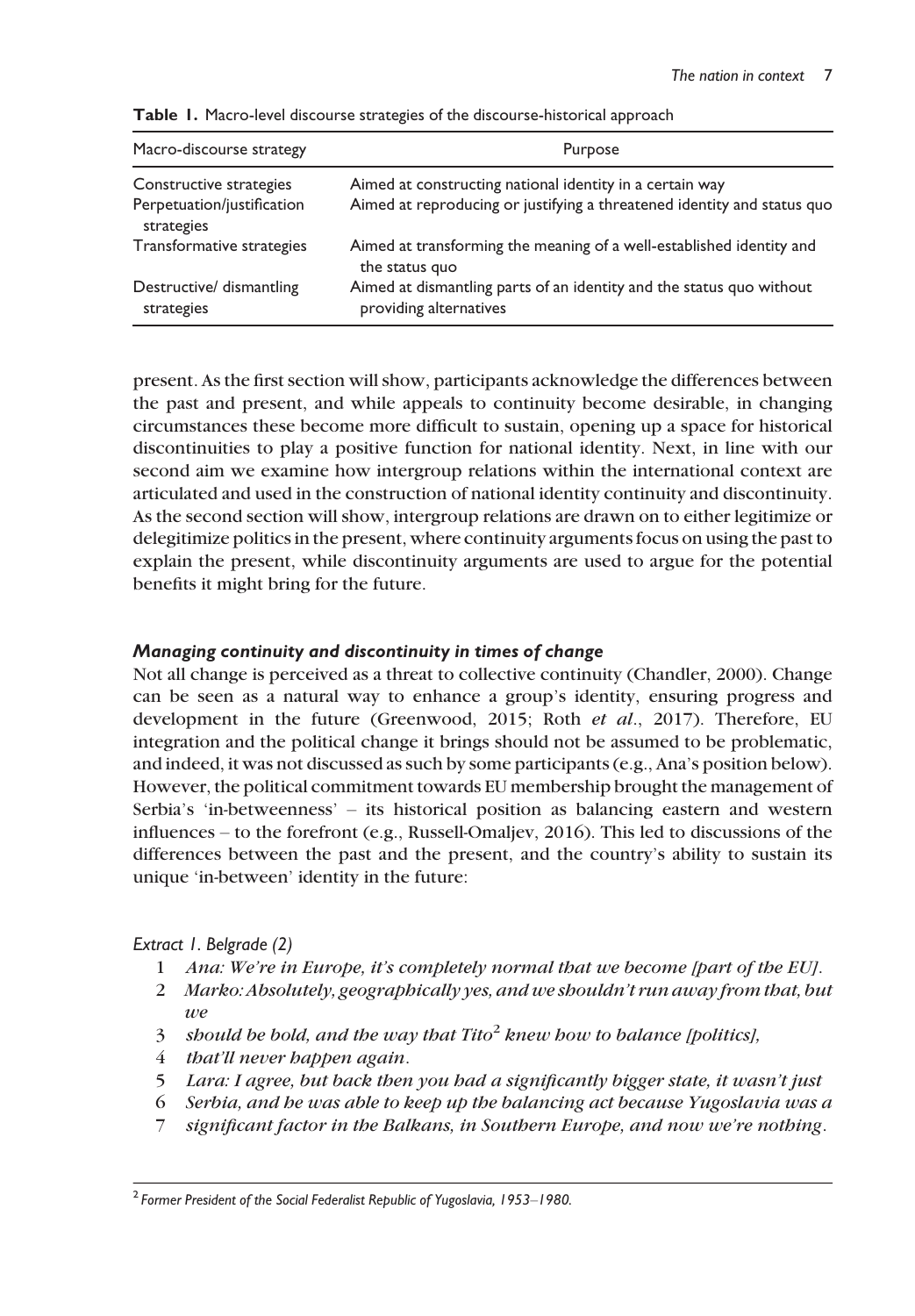| Continued                                         |                                                  |                        |                                                              |
|---------------------------------------------------|--------------------------------------------------|------------------------|--------------------------------------------------------------|
|                                                   | the in-group.                                    |                        | becomes impossible.                                          |
| present.                                          | and therefore the meaning of                     |                        | And that's the problem. Because we're small, balancing       |
| changed circumstances in the                      | balancing to 'in-betweenness',                   |                        | Dejan: In fact, we should be only on one, but we're on two.  |
| Today' - 'Now' - emphasis on                      | the inability to maintain                        |                        | Vladan: Especially now.                                      |
| political actors                                  | for changed circumstances and                    |                        | chairs.<br>it is problematic to be sitting on two            |
| of both domestic and foreign                      | between now and then to argue                    |                        | Dejan: They [EU] shouldn't be meddling in our affairs but    |
| 'They' - politicians and EU; Othering             | Appeal to temporal comparisons                   |                        | on two chairs, and going nowhere.                            |
| 'We' - Serbian nation                             | Transformative strategy                          | ln-group/outgroup      | 3. Katarina (Paracin): Today, they [politicians] are sitting |
| identity.                                         | identity.                                        |                        | I expect.                                                    |
| on perpetuation to threatened                     | continuity to threatened                         |                        | issues. That's what<br>some bigger unrest because of bigger  |
| 'Always'; 'Again' 'In every' - emphasis           | Temporal words emphasize                         |                        | before that gets settled there'll be some World War, or      |
| torm                                              | battleground for bigger powers.                  |                        | Serbia is between Russia and the EU. I really think that     |
| personification of nation as living               | it ends up in the middle, as a                   |                        | through Belgrade, so then it gets bombed. And now            |
| anthropomorphism;                                 | for bigger conflicts within which                |                        | always, you know, Serbia doesn't allow urgent passage        |
| 'Serbia doesn't allow'                            | which is seen as the scapegoat                   |                        | we've been seen as a protagonist, but we're not, Serbia is   |
| present ('we're not')                             | personified 'national body'                      |                        | every world war<br>again be torn about whom to join. In      |
| past (every world war) to Serbs of                | Perpetuation of 'we' within a                    |                        | War, and Serbia will again be in trouble because it will     |
| 'We' - historical; links Serbs of the             | Strategy of perpetuation<br>intergroup relations | Historical events      | 2. Ivan (Paracin): I think there will be some 3rd World      |
|                                                   | implications for progress and                    |                        |                                                              |
| within the group                                  | which have negative                              |                        | or the EU when we don't give anyone our loyalty.             |
| attention on (negative) similarity                | by unique (negative) features                    |                        | ten years. We can't expect complete loyalty from Russia      |
| repetition of which focuses                       | Constructing in-group as defined                 |                        | what we want, we change state politics and history every     |
| 'We' - inclusive national in-group,               | Constructive strategy                            | ln-group/outgroup      | I. Ema (Novi Sad): We're uncommitted, we don't know          |
| Level 3: Micro-linguistic means of<br>realization | Level 2: Macro-discursive<br>strategy            | Level I: content/topic | Data (quotes <sup>a</sup> )                                  |
|                                                   |                                                  |                        |                                                              |

Table 2. Illustrative analytic methods and example extracts  ${\sf Table~2.}$  Illustrative analytic methods and example extracts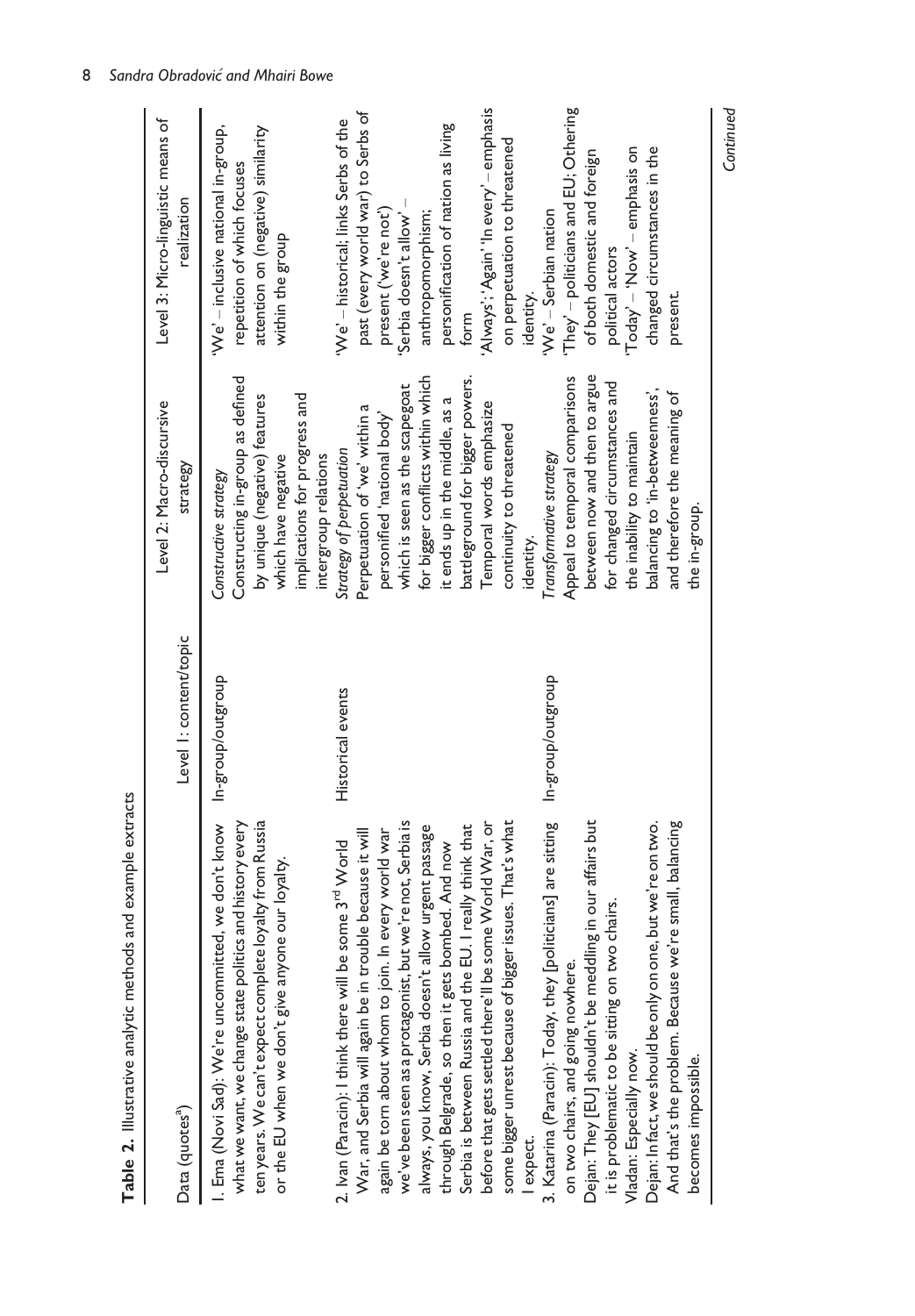Table 2. (Continued) **Table 2.** (Continued)

l,

| Data (quotes <sup>a</sup> )                                                                                                                                                                                                                                                                                                                       | Level I: content/topic                          | Level 2: Macro-discursive<br>strategy                                                                                                                                                                           | Level 3: Micro-linguistic means of<br>realization                                                                                                                                                                                                                            |
|---------------------------------------------------------------------------------------------------------------------------------------------------------------------------------------------------------------------------------------------------------------------------------------------------------------------------------------------------|-------------------------------------------------|-----------------------------------------------------------------------------------------------------------------------------------------------------------------------------------------------------------------|------------------------------------------------------------------------------------------------------------------------------------------------------------------------------------------------------------------------------------------------------------------------------|
| Second World War, 'Russians are our brothers', those<br>brothers came towards the end of WWII and they freed<br>Belgrade, and that's great, everyone talks about that. But<br>no one talks about how their soldiers raped our women.<br>4. Kristina (Belgrade 1): Those are stories from the<br>are old stories, and I mean, for example, yes our | Historical events/outgroup Dismantling strategy | meaning is shaped by a positive<br>with Russia and its association<br>with a national identity whose<br>positive historical relationship<br>historical relationship with<br>Deconstructing perceived<br>Russia. | 'No one' – critique of Russia silenced.<br>Hypothetical discourse - positive<br>stories' - questioning objective<br>constructed as rooted in past<br>'Everyone' – aligns pro-Russia<br>sentiment with opinion of<br>relationship with Russia<br>generalized other<br>reality |

<sup>a</sup>These have been labelled 'Quotes' so as not to confuse them with the in-text extracts.  $^{\rm a}$ These have been labelled 'Quotes' so as not to confuse them with the in-text extracts.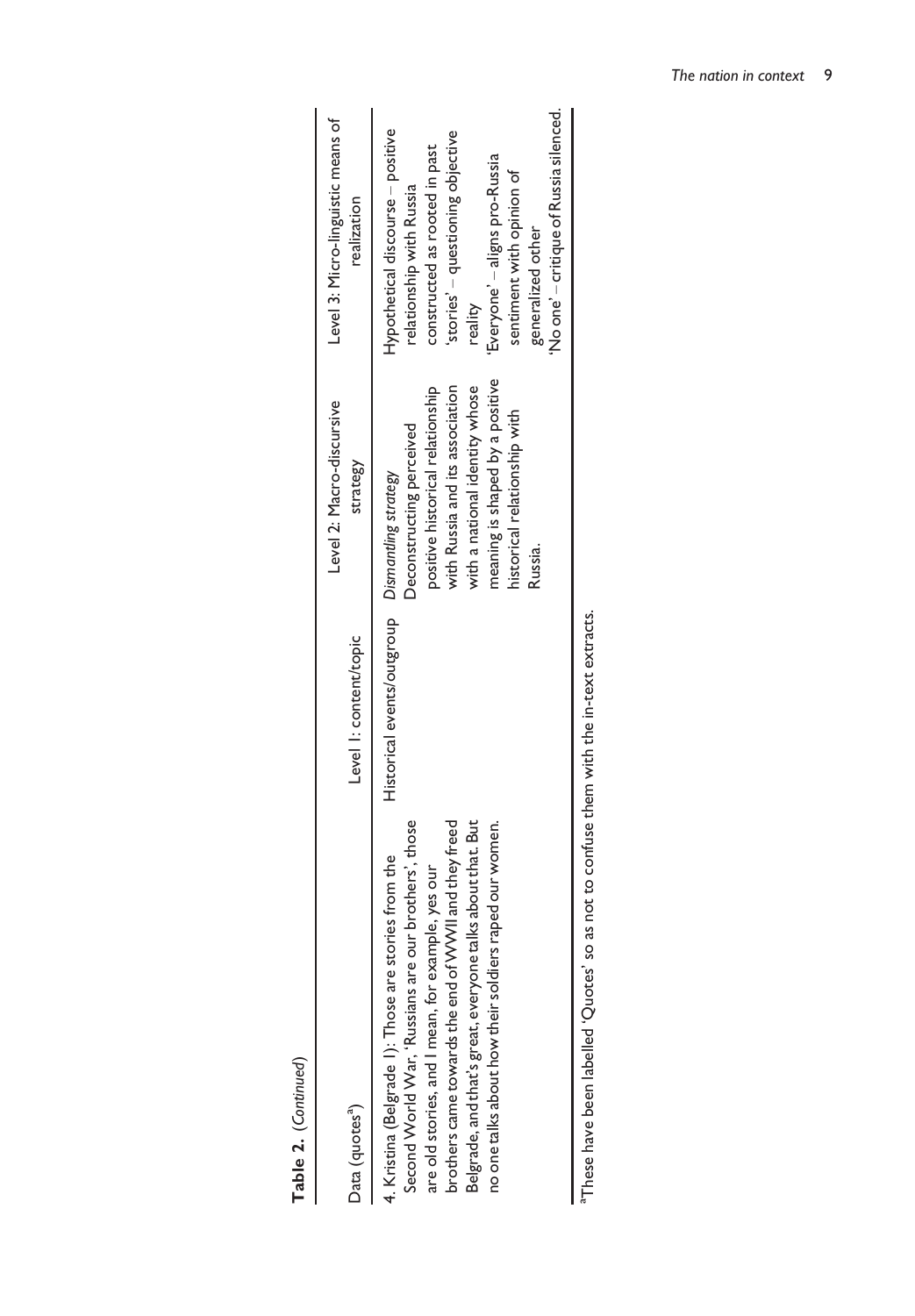#### 10 Sandra Obradović and Mhairi Bowe

In this exchange, Ana draws on spatial references (line 1) to strategically construct EU membership as natural, by appealing to geographical unity that has remained constant. This is challenged by both Marko and Lara who respond with 'yes but' arguments (ll. 2, 5), indicating partial agreement followed by disagreement (Pomerantz, 1984). Both Marko and Lara draw on transformative strategies to differentiate the past from the present (ll.4, 'that'll never happen again'; 'll.5, 'back then', ll.6, 'now we're nothing') and to emphasize a change to the status of the in-group.While for Marko this change in status is used to argue for a need to regain it (ll. 3), for Lara it functions to argue for historical discontinuity. By evoking a change to the context and power of Serbia (l.5–7), Lara draws on discontinuity to justify the lack of political progress in the present as caused by the absence of strong leadership. This was evident in other discussions as well (see Table 2; Quote 3) where participants used transformative arguments of discontinuity to acknowledge a lack of control over change and the group's future, where power affords nations the agency to be a subject of history and of its present:

#### Extract 2. Belgrade (1)

- 1 Nenad: I think the killer here is that every 10 years our elite changes, and our value
- 2 systems [change] [...].
- 3 Bodgan: Let's compare us to the English. England traces its roots back to the middle
- 4 ages, and all that has remained, has stayed continuous, without occupation of over
- 5 500 years. Here, you were annihilated for 500 years, and your state was only
- 6 created in the  $19^{th}$  century. In the  $19^{th}$  century, we were compared to Europe,
- 7 set back, even if we might have been ahead of them in the past, if we look at history.
- 8 We're lagging behind a whole century, with regards to everything,
- 9 and our national consciousness is endangered.

As in previous work (Holy, 1996), arguments of historical discontinuity are strategically used to defend the nation's lack of progress, and attribute blame for its current political situation to others. Drawing on comparisons with other nations participants successfully construct a narrative of Serbian history as defined by ruptures, where the value ascribed to the stable continuity of other nations affords them legitimacy and power on an international stage (ll. 3–9). Historical continuity is constructed as an achievement of a nation able to be in control of its history (l. 3–4), in contrast to Serbia whose history is defined by the actions of others  $(1, 5)$ . It is important to note two things here: (1) that these others are located both outside of the nation (Ottoman occupation) and within the group (via its leaders/politicians) indicating a divide between those in power and the Serbian people, and (2) that the need to explain lack of progress stems from a general consensus in the group(s) that EU membership confers legitimacy to the progressive nature of a nation.

Yet, the stigma of lack of progress is countered by opening up a 'what if' argument towards the end, where the mention of being 'ahead' of other nations in the past allows participants to represent where Serbia could have been today, had it not been interfered with by foreign powers, and also to draw a sense of legitimacy via a continuity with the deeper history of the Serbian nation. Historical discontinuities then, in removing in-group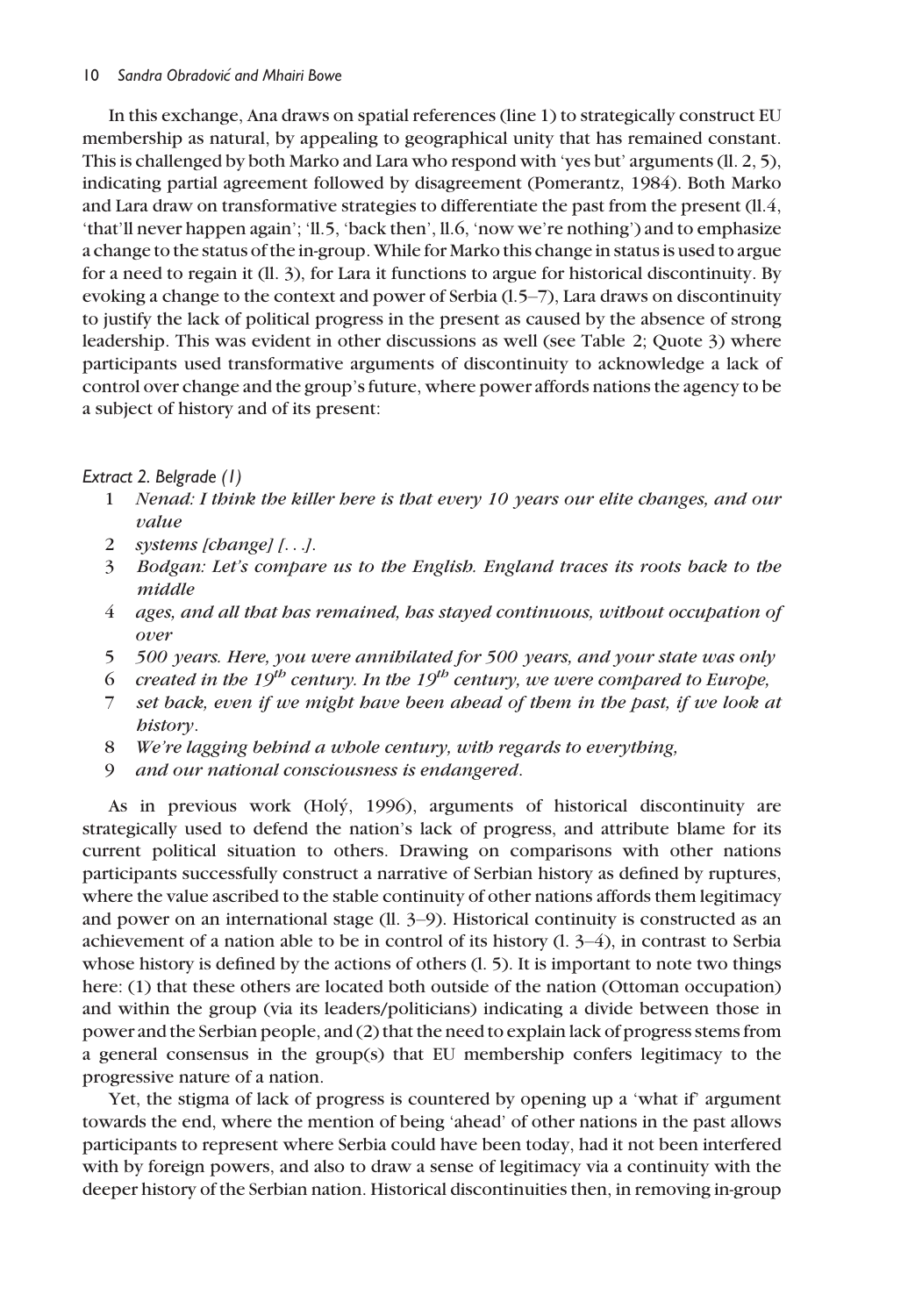agency by constructing the nation as an object of history, end up threatening the cultural continuity of the group by limiting its ability to progress. This is voiced more extremely below:

### Extract 3. Nis

- 1 Luka: For 10 years we've been living in transition, we are aware that everything
- 2 they're [EU] requiring is clear manipulation.  $[...]$
- 3 Are you aware that 80% of the people don't know the words to the anthem?
- 4 Are you aware that 90% of people don't know the order of the colours on the flag?
- 5 What territory are we even talking about? When nothing is certain anymore,
- 6 where you lived in four countries without even crossing the street.
- 7 And that's all consciously done so that you'll lose your identity and lose sense for
- 8 everything around you. And that you'll become indifferent to whether
- 9 tomorrow this place is called Bangladesh or Serbia.

Luka draws on suggestive rhetorical questions (ll. 3–5) to construct political transformation over time as negative for national identity (see Wodak et al., 2009, p. 40). Ongoing political change, imposed from the outside, is portrayed as destabilizing and evokes a sense of collective angst (cf. Jetten & Wohl, 2012). As in other discussions, political change is constructed as problematic when it is perceived as enforced by foreign actors, threatening cultural continuity, evident in references to the preservation of the symbols of banal nationalism (ll. 3–4; see Billig, 1995).

The reference to Yugoslavia's disintegration (ll. 5–6) is significant here, as Luka constructs the conflict and its consequences as being 'done' to citizens in a deliberate act to make them 'indifferent' to their future (ll. 7–9). Noteworthy is the removal of agency in discussing the conflict, again using discontinuity arguments to position the in-group as a victim of political changes imposed on them. In this extract, as in the previous one, we see the two dimensions of PCC interact in discussions on socio-political change, where ruptures to historical continuity are seen as endangering the preservation of features of perceived cultural continuity (e.g., national symbols, traditions, and values; Sani et al., 2007), threatening the survival of the in-group in the future (ll. 7–9).

In this section, we have shown how arguments of historical continuity or discontinuity can hold either positive or negative consequences for national identity. Appeals to continuity become vital as they afford groups legitimacy and power to be in control of their own politics, safeguarding the group when disruptions to the narrative continuity of history means it endangers claims to essentialism and come to threaten the entitativity of a group (i.e., 'national consciousness is endangered'; 'loss of identity'; Chandler, 2000). Claims to continuity become desirable, yet in changing circumstances these become more difficult to sustain. As such, historical discontinuities can serve a desirable function, by allowing participants to protect themselves against the negative implications of ruptures (i.e., stigma of lack of progress, Extract 2), and side-step responsibility for negative events (i.e., Yugoslav wars, Extract 3; Table 2, Quote 2). Arguments of discontinuity function to defend a threatened national identity by positioning negative changes and ruptures as done to us by others and not 'our' fault or responsibility.

In the next section, we illustrate how intergroup relations of the past become used to either legitimize or delegitimize socio-political changes for the future, where continuity and discontinuity arguments serve different functions and with different temporal orientations.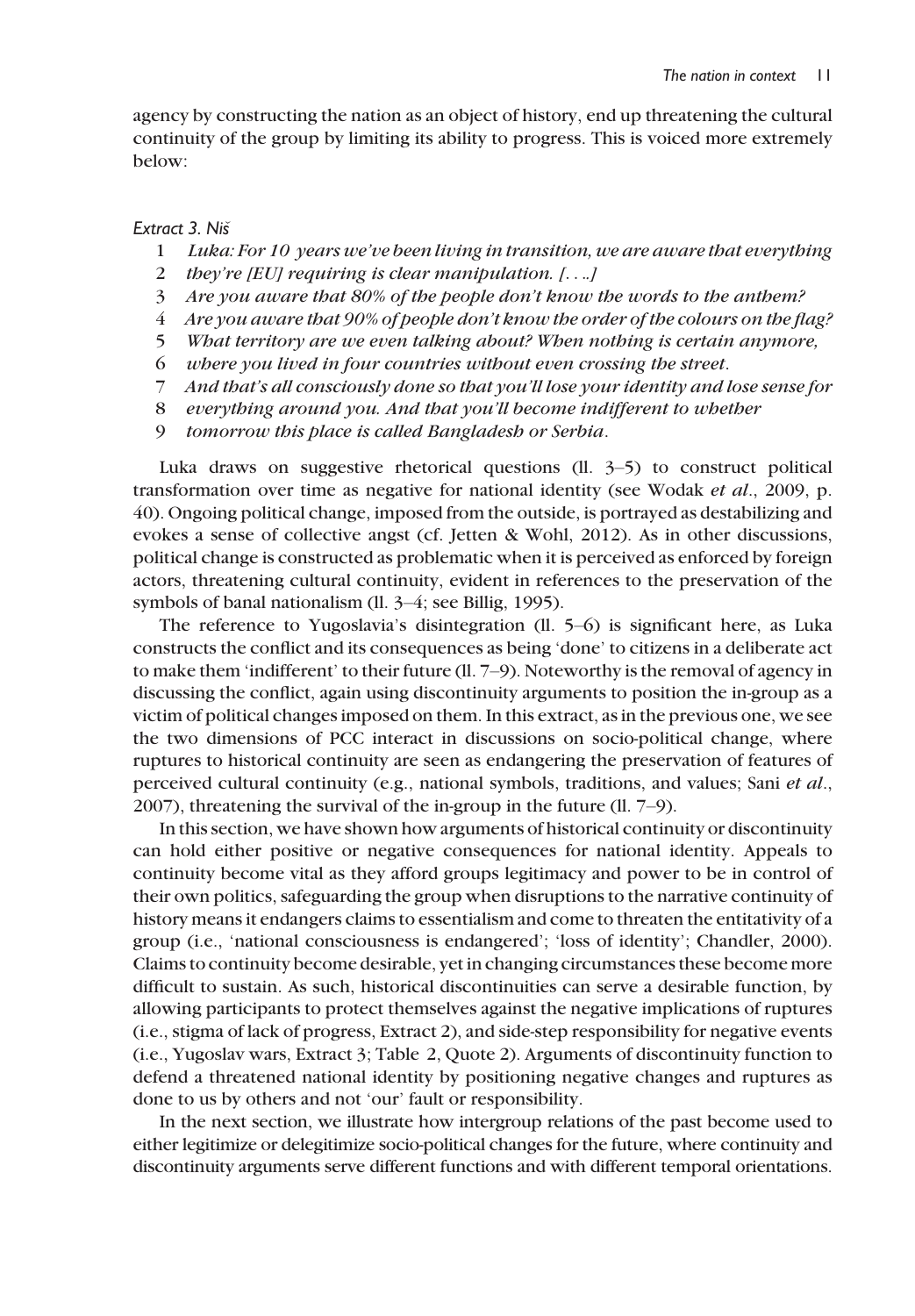# Continuity and intergroup relations: How the past legitimizes and delegitimizes change for the future

In line with social identity theory (Tajfel & Turner, 1979), group identities are deeply influenced by both social and historical contexts including beliefs about the characteristics of relevant intergroup relationships (Warner et al., 2016). Thus, EU integration was not seen as just an economic and political transformation, but also a social psychological one, requiring a re-evaluation of existing international relations. A key 'other' in this context was Russia and discussions often moved towards detangling what kind of relationship Serbia had with Russia, and whether EU integration threatened continuity to this and the meaning it held for Serbian identity. A common approach for tackling this tension was to draw on strategies of dismantling, which allowed participants to challenge the idea that Serbia–Russia relations had been positive across history:

# Extract 4. Belgrade (2)

- 1 Jelena: I think that Russia is our biggest fake friend, the biggest fake friend
- 2 we've had throughout centuries,
- 3 that's a big blunder that we should be pro-Russia and that they always protect us,
- 4 that they're always with us and that we should look up to them  $[...]$
- 5 Marko: But you lose your roots. The EU destroyed your country.
- 6 Germany destroyed it, which was first to support the war. Germany destroyed SFRJ. 3
- 7 it supported that.
- 8 That makes her your true friend? [...] But how can you forget just like that,
- 9 that someone who was beating you, is today your friend? And you're running around
- 10 trying to grab onto him...If someone hurt you once, you can expect him to hurt you
- 11 again.

Wodak et al. (2009) argue that in discussions of national identity, participants tend to use the self-inclusive 'we' when making claims, but revert to an 'I' position when making potentially taboo points. Jelena's use of 'I' to deconstruct a positive temporally enduring ('always', ll. 4) relationship between Serbia and Russia, and the assumption that this is a normative position ('should', ll. 3–4), shows her awareness that this stands in contradiction to the official narrative of history. In response to Jelenas' deconstruction of the significance of Russia through Serbian history, Marko responds with appeals to continuity to persuade Jelena of the consequences of rejecting Russia for Serbian identity (ll. 5–11). His construction of the EU, and in particular Germany, as key actors responsible for the dissolution of Yugoslavia silences the in-group's own accountability and instead positions Serbia as a victim of past events (l. 9). The choice to mention SFRJ here is significant primarily because of the function it serves in constructing what it means to be Serbian in the present. For Marko, 'real' Serbs are those who do not forget history (ll. 5– 11), and his use of 'you' to refer to Jelenas' point of view on history (ll. 5, 8–9) positions it as outside of 'our' discourse on history, and thus not part of how 'we' see the past (see also Obradovic, 2016). Instead, 'our' history positions the EU as a threat and use of historical

<sup>&</sup>lt;sup>3</sup> Socialist Federal Republic of Yugoslavia.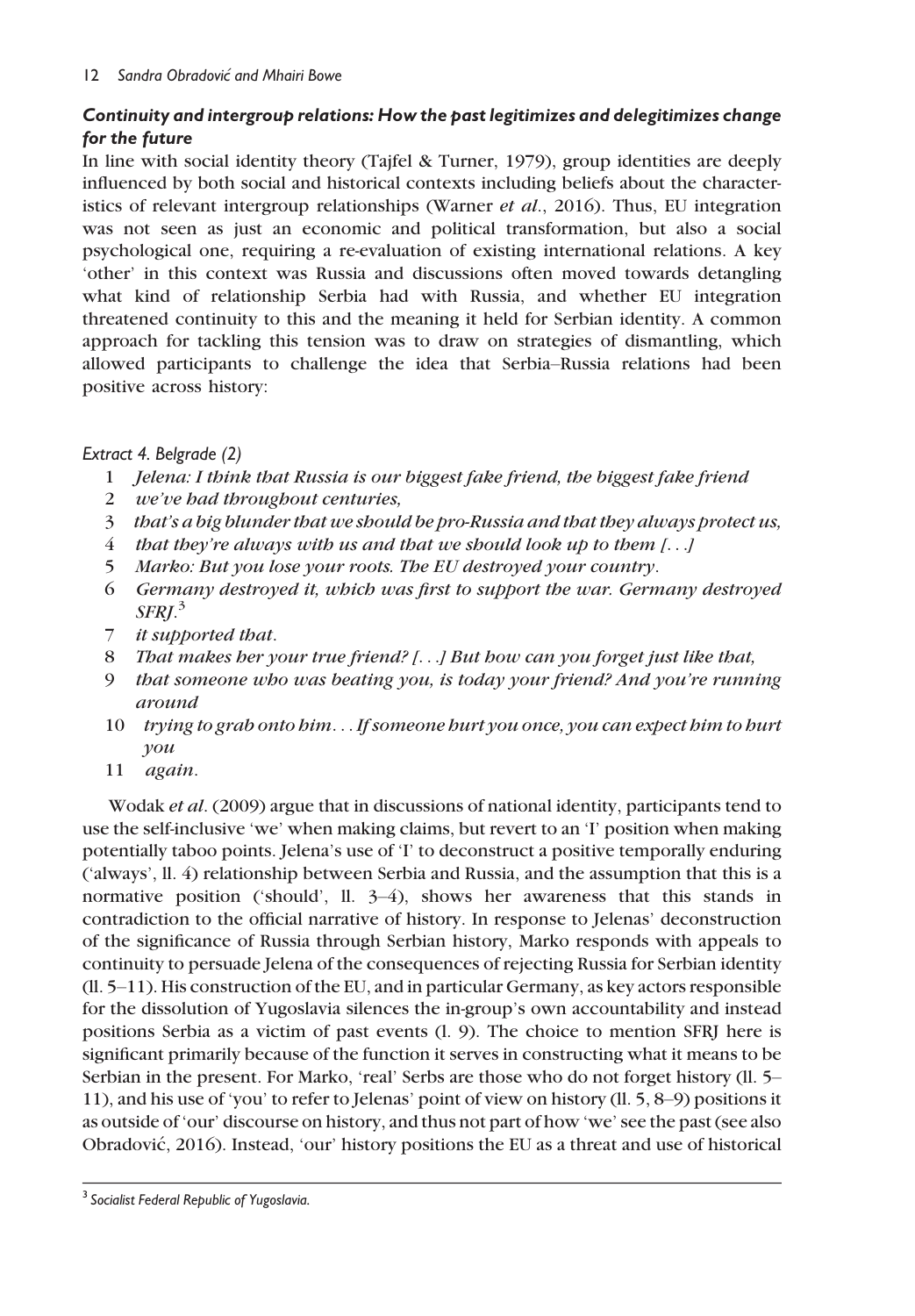continuity to strategically perpetuate the legitimacy of this threat supports previous findings on the defensive function of historical narratives and their relationship to PCC (Smeekes et al., 2017). This was common across groups:

### Extract 5. Vranje

- 1 Zoran: You know what, I've always been a believer in the whole idea that history
- 2 repeats itself. And if you go through history, Russia never hindered you.
- 3 Even if they didn't help you, they sure enough didn't hinder you.
- 4 While Germany, the US, England, France, they didn't spare any ammunition,
- 5 if you see what I mean.
- 6 (General agreement).
- 7 They screwed you over at least once or twice in life.

Above, we see how participants use historical intergroup experiences to construct arguments around historical continuity that justify present-day intergroup relations and in turn delegitimize political change. Zoran's claims presume that past intergroup relationships will be predictive of future intergroup interactions via claims to historical continuity, extending PCC judgments to outgroups as well (Warner *et al.*, 2016). This is accomplished through drawing on comparison between different outgroups (ll. 3–4) and using history as a teacher for decoding the present  $(II. 1-2)$ . By using strategies of justification, participants are able to argue that Russia is closer to the in-group than the west because historically it has allowed Serbia to be in control of its own fate and future (ll. 2–3). The general agreement within the group indicates an in-group consensus. There is no need to provide an elaboration of specific events to support the claim, but rather it is accepted as a general pattern 'through history'.

In both extracts, above we see the use of micro-linguistic tools that bring the nation's history to life, making it relevant to the present (Extract 4; ll. 5–11; Extract 5: ll.5, 8–11). The anchoring of the nation in metaphors of the body situates the consequences of national history within the lived experiences of contemporary citizens, emphasizing the extended temporality inherent in how we experience our identities (Condor, 1996). Continuity arguments are used to justify anti-EU arguments, yet in other discussions, strategies of dismantling were used to challenge claims to positive historical relations between Serbia–Russia, where continuity was perceived as problematic, both in the eyes of the in-group and the outgroup (see also Table 2, Quote 1 and 2):

#### Extract 6. Belgrade (1)

- 1 Suzana: Can I go first? I think that Serbia absolutely isn't pro-Russian,
- 2 I think that the influence of Russia is blown out of proportion and that that is a fear
- 3 of the West, that Serbia will, now I'm not saying we're innocent, we're on the
- 4 fence, we want to [join the EU], but we don't want to [join], and the Russians aren't
- 5 idiots, even they're tired of us. And then we're acting like we don't want to join
- $6$  either but in reality we are more inclined towards the EU, and we end up looking
- 7 like idiots in the eyes of both. Yes, Serbia historically has closer ties with Russia
- 8 than say Croatia has had, and I agree with the decision not to implement sanctions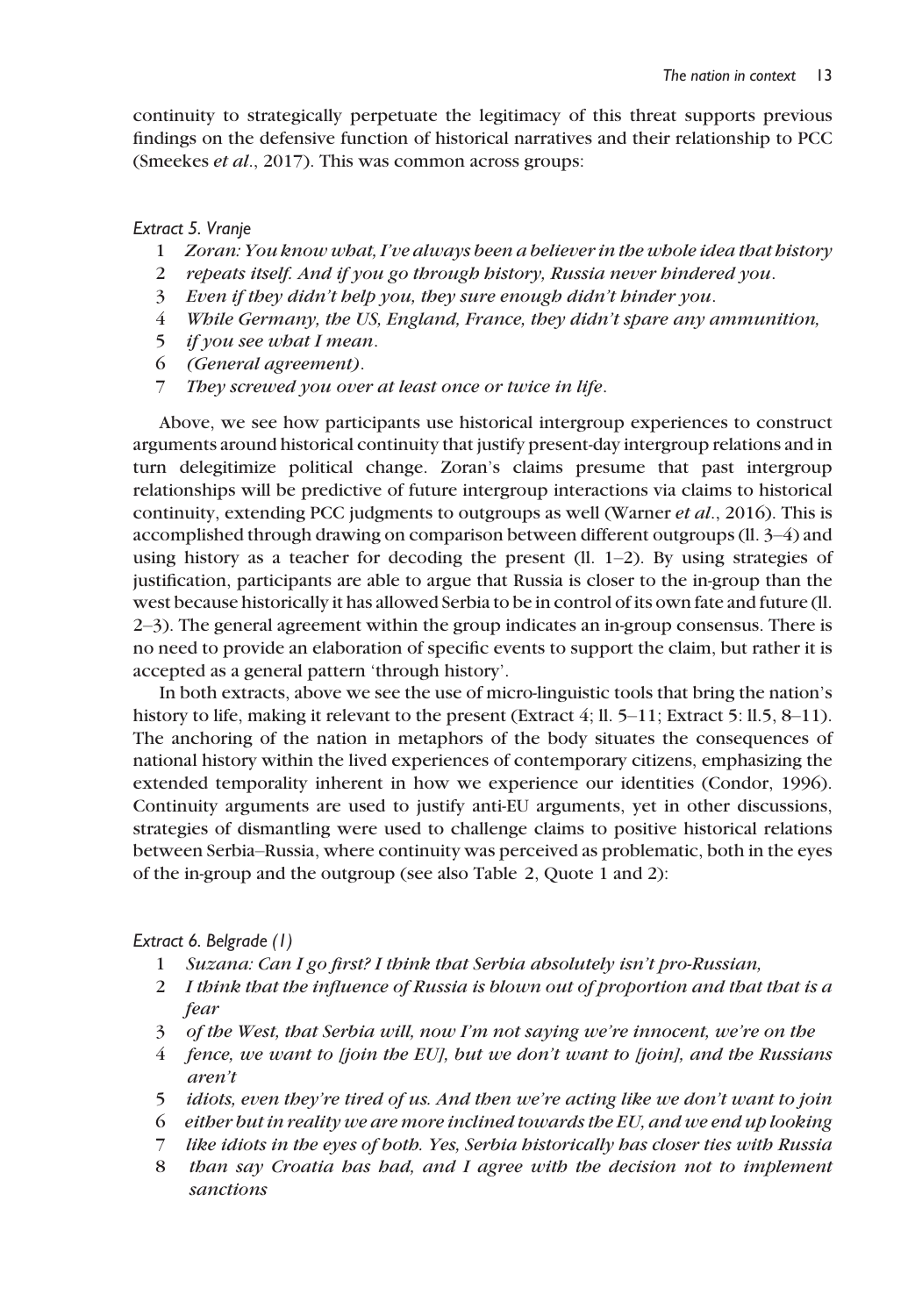- 9 against Russia [during the Crimean crisis] but that's not valued where you're
- 10  $t$ rving to go. [...]

Suzana deconstructs the enduring image of positive Serbia–Russia relations as exaggerated (ll. 1–2; see also Table 2, Quote 4) and perpetuated by outgroups (l. 3). She voices the stigmatizing implications that continuity to balancing has for the in-group ('looking like idiots'; ll.5–7), and while she acknowledges the generally positive historical relations between Serbia and Russia, she challenges the significance of these for the future goals of the nation (ll. 8–10). Here, appeals for historical discontinuity are seen as desirable for the in-group, in moving away from a stigmatizing identity and towards a future that is defined by the decisions of Serbia, rather than other nations.

The present section has shown how intergroup relations are drawn on to strategically legitimize or delegitimize politics in the present, by either focusing on continuity with the past or the potential benefits of discontinuity in the future. Arguments of historical continuity extend not only to the characters of the in-group, but also to the characters of the outgroups, where attitudes towards outgroups become shaped by shared intergroup histories (Warner *et al.*, 2016). These become challenged by arguments for historical discontinuity that are used to dismantle narratives of positive historical intergroup relations, which function to challenge the extent to which political change is threatening to national identity, instead constructing the possibility of discontinuity as opening up opportunities for progress in the future.

# **Discussion**

How do social groups manage the paradox of sameness within change? Through analysing the discursive management of national identity in nine focus groups in contemporary Serbia, we have sought to extend our understanding of PCC beyond a perceptual and cognitive phenomenon (e.g., Sani et al., 2007). We have done so by acknowledging and examining the socially negotiated nature of collective continuity (Reicher, 2008), and recognizing the potential limits of continuity (e.g., Warner *et al.*, 2016) and the possibilities that discontinuity arguments offer for the discursive construction of a desirable national identity.

Serbia, with a national identity defined by its in-betweenness and balancing of 'opposing' ideological and cultural systems (Ristic, 2007; Russell-Omaljev, 2016), offers a unique context within which to examine how the tensions between continuity and discontinuity become embedded within broader discussions of the nation's relationship with relevant outgroups across its history.

Our analysis shows that both collective continuity and discontinuity are used as rhetorical devices in discourses on socio-political change and have implications for national identity in Serbia. Across both sections of the analysis, collective continuity is predominantly portrayed as valuable; it affords groups the legitimacy to be subjects of history with power to act independently (Extracts 1 and 2), it offers stability to an ingroups values and systems (Extracts 3 and 4) and it legitimizes the core 'essence' of the ingroup (i.e., 'national consciousness', Extract 2; 'identity', Extract 3; 'roots', Extract 4) which makes its identity unique. The value of these key national group characteristics that PCC is theorized to involve (Haslam *et al.*, 2000; Sani *et al.*, 2007) was evident not only in how the in-group was constructed, but also in its comparison with other nations with more historical continuity (i.e., England, Extract 2), who were seen as able to progress throughout history, uninterrupted by foreign actors.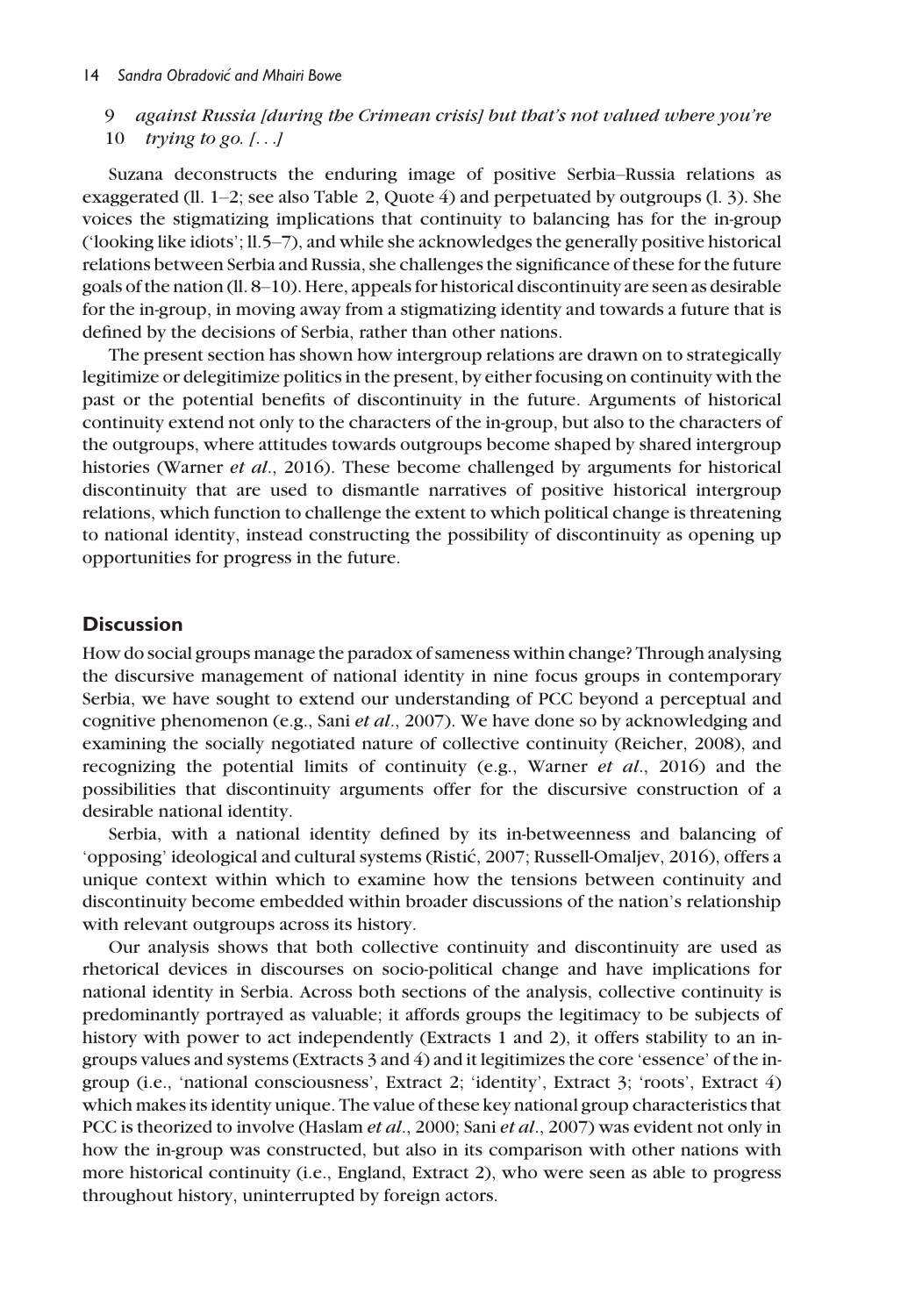The data illustrate that intra-group negotiations around the role of continuity for identity are inherently dialogical, where intergroup relations permeate not only how we define our in-group, but also its history, and potential future. Arguments of historical continuity allow history to serve as a teacher, making an uncertain present legible through the lens of the past. In the case of Serbia, the EU is seen as implementing changes from the outside, making it difficult for participants to construct political transformation as a natural 'choice' for the in-group and thereby allowing them a sense of control over their future. This is legitimized by continuity arguments where across history the EU never let Serbia be 'in control' of its country (Extract 4 & 5). Unlike the EU, Russia let Serbia be a subject of its own history, making it a better 'ally' to Serbia in the present. However, these constructive processes depend on selective remembering and forgetting, thus becoming open to contestation, as past wrongs and behaviours (such as those discussed in Quote 4, Table 2) can be called upon to question how shared intergroup histories are remembered (i.e., Extract 6).

The extant literature on PCC has provided evidence suggesting that drawing upon collective identity continuity can act as a buffer in times of identity threat brought on by proposed change (Jetten & Hutchinson, 2011; Smeekes & Verkuyten, 2015). Smeekes et al. (2017) show that under conditions of heightened threat, group members tend to endorse in-group narratives on past intergroup conflicts and that these increase feelings of collective continuity. Within our data, we also find evidence of how historical narratives are used to make continuity-based claims within citizens' own accounts of group history and how these function to further arguments for or against a projected group future. Yet, there were also instances where collective continuity was seen as problematic. This was particularly the case when it entailed continuity to potentially negative elements of a nation's identity, embodied in discussions around balancing between east and west, and not being able to find a united way forward (i.e., Extract 6; Table 2, Quotes 1 and 2). Thus, our analysis also offers another opportunity to extend the PCC literature by exploring the role and function of narratives of *dis*continuity. The value afforded to national identity continuity, and the ability to negotiate this depended not only on the strategic use of continuity arguments, but also on discontinuity arguments.

The data revealed two types of discontinuity arguments. First, arguments of historical discontinuities serve the function of allowing individuals to acknowledge negative historical events and transformations between the past and the present, without taking responsibility for these on a group level or internalizing the stigma they might hold for the national identity. These construct the nation as an object of history, where discontinuities were 'done to us' by others (i.e., 'Ottoman occupation' and 'EU manipulation'; Extracts 2 and 3). Second, and distinct from the first, are arguments for historical discontinuity: These emphasize the desire for change in the present due to an acknowledgement of changed political or social circumstances (i.e., Extract 6; Table 2, Quote 3) and a desire for a move towards a more progressive future. These discontinuity strategies functioned to dismantle official narratives of history by bringing to light the complexities of shared intergroup histories, in attempts at justifying political change as a way to break away from a past marked by in-betweenness (Extracts 4 and 6). By arguing for historical discontinuity, participants supported EU integration as a move from a powerless past defined by the actions of others, and an opportunity to make progress in the future (i.e., Table 2, Quote 1).

The arguments made by the citizens of the nation under analysis paint a complex picture of the role of collective continuity for in-group identity, by supporting the experimental evidence showing that the valence associated with continuity is crucial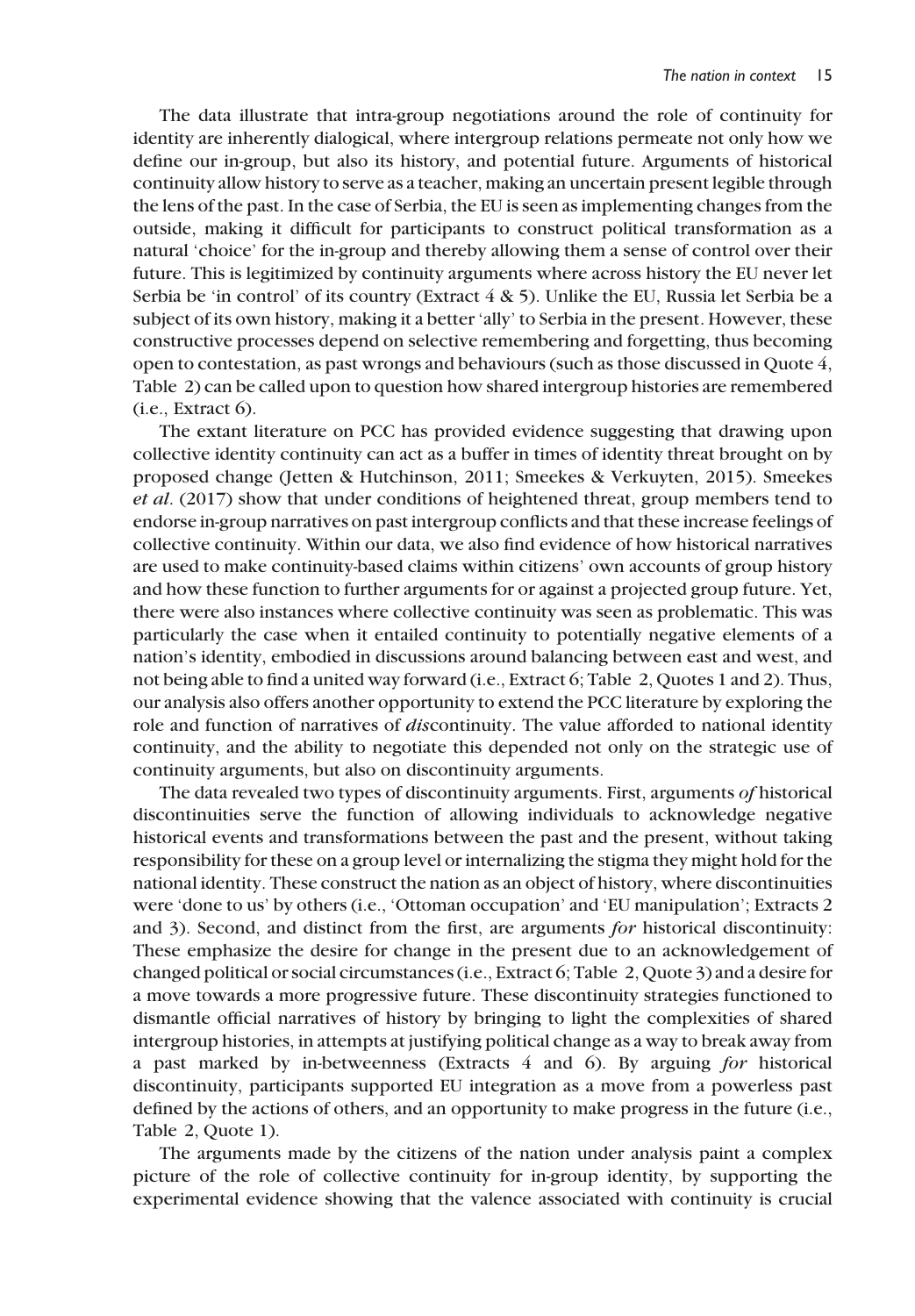in determining whether it is perceived as positive or negative (Roth  $et$   $al$ , 2017). We extend this work by arguing that valence is not shaped in isolation from relevant others, but rather in dialogue with them. By using focus group data, we show how participants wrestle with contrasting views of group history and their implications for the present. While our data support previous conceptualizations of PCC as a positive feature of national in-groups (e.g., Sani et al., 2007), we extend this by illustrating the socially negotiated nature of continuity and its function for the discursive construction of a desirable national identity. In doing so, we show that the desirability of perceived continuity for national identity depends on how the social category is defined by both the in-group itself, and how continuity is perceived to give meaning to intergroup relations. Without the constraints of relevant others and our perceptions of them, we would not have representations of the past that were stigmatizing, nor experience our identities as such. Yet, it is precisely because intergroup relations are intertwined that these dynamics exist and become consequential for intra-group processes (i.e., Figueiredo et al., 2017). Thus, while the nation might be seen as less agentic and in control in the past (i.e., Topcu & Hirst, 2019), it is the ability to claim control over the historical narrative and the choices of action in the present that allow for a desirable national future to be imagined.

By examining the active shaping of group history as a rhetorical and strategic tool for supporting and mobilizing particular identity projects, we can conceptualize collective continuity (and discontinuity) as a socially negotiated process that is managed and used by in-group members for particular purposes. This offers an appreciation of social identities as dynamic and embedded within both temporal and intergroup relations contexts, allowing us to more fully grasp their complex nature (Condor, 1996; Tajfel, 1974). The strategic use of arguments of historical continuity and discontinuity allow citizens taken on the active role of entrepreneurs of identity and history (Reicher & Hopkins, 2001), constructing the nation as both a subject and object of history. By doing so, they safeguard a desirable national identity from the negative consequences of historical ruptures, and providing a template for how to relate to and meet present socio-political challenges in the context of long-standing intergroup relations.

# Acknowledgements

We would like to thank the two anonymous reviewers and the handling editor for their thorough engagement with the manuscript and its ideas, and their constructive which helped improve and strengthen the theoretical contribution of the paper.

# Conflicts of interest

All authors declare no conflict of interest.

# Author contributions

Sandra Obradovic (Conceptualization; Data curation; Formal analysis; Investigation; Methodology; Project administration; Writing – original draft; Writing – review & editing) Mhairi Bowe (Conceptualization; Writing – review & editing).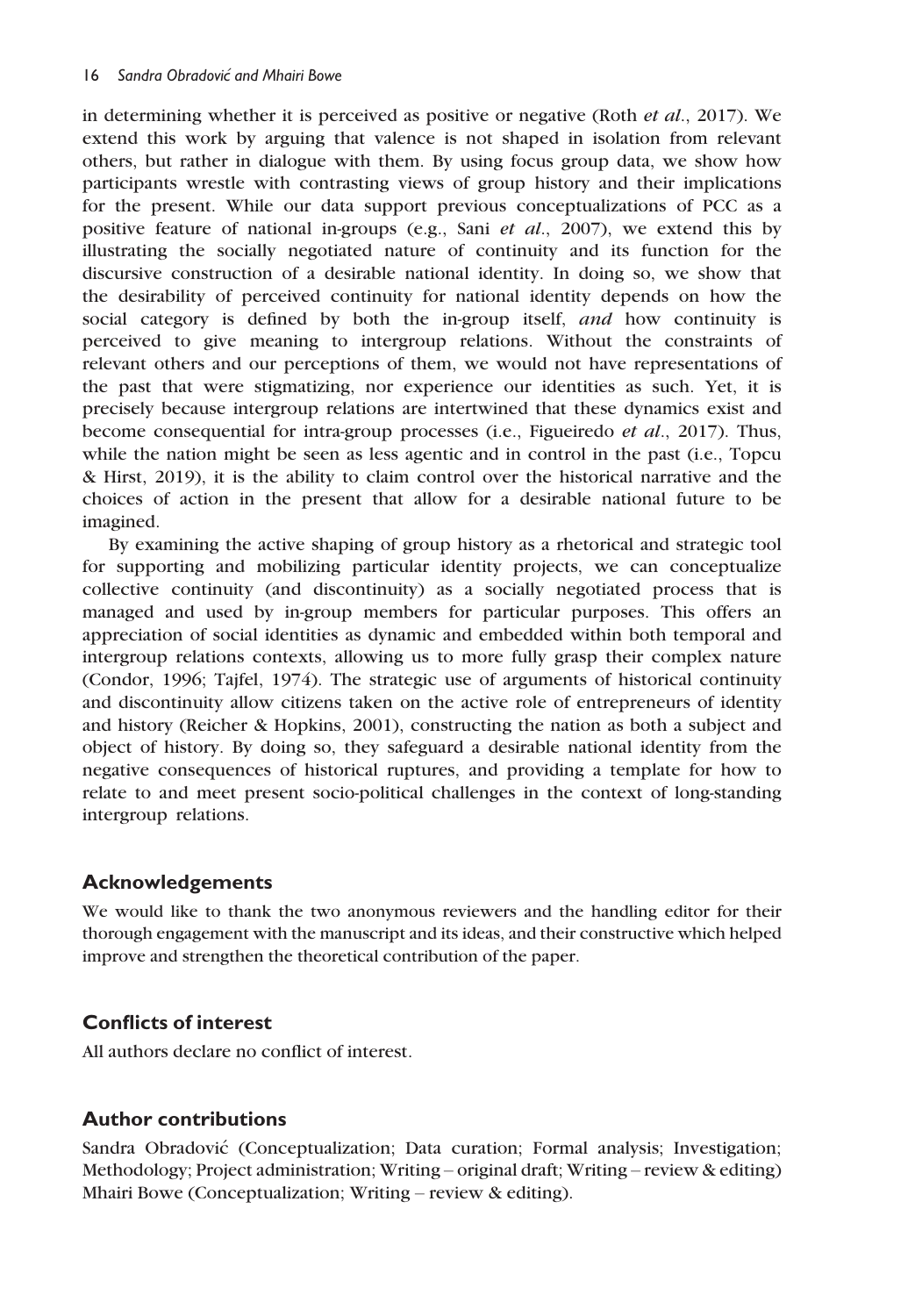# Data availability statement

The data that support the findings of this study are available on request from the corresponding author. The data are not publicly available due to privacy or ethical restrictions.

# **References**

- Anderson, B. (1983). Imagined communities: Reflections on the origin and spread of nationalism. London, UK: Verso.
- Billig, M. (1995). Banal nationalism. London, UK: Sage.
- Chandler, M. (2000). Surviving time: The persistence of identity in this culture and that. Culture  $\epsilon$ Psychology, 6, 209–231.<https://doi.org/10.1177/2F1354067X0062009>
- Chandler, M. J., & Proulx, T. (2008). Personal persistence and persistent peoples: Continuities in the lives of individual and whole cultural communities. In F. Sani (Ed.), Self-continuity: Individual and collective perspectives (pp. 213–226). New York, NY: Psychology Press.
- Condor, S. (1996). Social identity and time. In P. Robinson (Ed.), Social groups and identities: Developing the legacy of Henri Tajfel (pp. 285–315). Oxford: Butterworth-Heinemann.
- Condor, S. (2006). Temporality and collectivity: Diversity, history and the rhetorical construction of national entitativity. British Journal of Social Psychology, 45, 657–682. [https://doi.org/10.](https://doi.org/10.1348/014466605X82341) [1348/014466605X82341](https://doi.org/10.1348/014466605X82341)
- De Cillia, R., Reisigl, M., & Wodak, R. (1999). The discursive construction of national identities. Discourse & Society, 10(2), 149–173.<https://doi.org/10.1177/2F0957926599010002002>
- Elcheroth, G., Doise, W., & Reicher, S. (2011). On the knowledge of politics and the politics of knowledge: How a social representations approach helps us rethink the subject of political psychology. Political Psychology, 32, 729–758. [https://doi.org/10.1111/j.1467-9221.2011.](https://doi.org/10.1111/j.1467-9221.2011.00834.x) [00834.x](https://doi.org/10.1111/j.1467-9221.2011.00834.x)
- Figueiredo, A., Martinovic, B., Rees, J., & Licata, L. (2017). Collective memories and present-day intergroup relations: Introduction to the special thematic section. Journal of Social and Political Psychology, 5, 694–706.<https://doi.org/10.5964/jspp.v5i2.895>
- Gibson, S. (2012). History in action: The construction of historical analogies in televised debates concerning the Iraq War. Papers on Social Representations, 21, 13.1–13.35.
- Greenwood, R. M. (2015). "Yesterday Redeemed and Tomorrow Made More Beautiful": Historical injustice and possible collective selves. Political Psychology, 36(1), 19–34. [https://doi.org/10.](https://doi.org/10.1111/pops.12184) [1111/pops.12184](https://doi.org/10.1111/pops.12184)
- Haslam, N., Rothschild, L., & Ernst, D. (2000). Essentialist beliefs about social categories. British Journal of Social Psychology, 39(1), 113–127.<https://doi.org/10.1348/014466600164363>
- Hobsbawm, E., & Ranger, T. (Eds.) (1983). The invention of tradition. Cambridge, UK: Cambridge University Press.
- Holy, L. (1996). The little Czech and the great Czech nation: National identity and the postcommunist transformation of society. Cambridge, UK: Cambridge University Press.
- Jetten, J., & Hutchison, P. (2011). When groups have a lot to lose: Historical continuity enhances resistance to a merger. European Journal of Social Psychology, 41, 335–343. [https://doi.org/](https://doi.org/10.1002/ejsp.779) [10.1002/ejsp.779](https://doi.org/10.1002/ejsp.779)
- Jetten, J., & Wohl, M. J. (2012). The past as a determinant of the present: Historical continuity, collective angst, and opposition to immigration. European Journal of Social Psychology, 42, 442–450.<https://doi.org/10.1002/ejsp.865>
- Kirkwood, S. (2019). History in the service of politics: Constructing narratives of history during the European Refugee "Crisis". Political Psychology, 40, 297–313. [https://doi.org/10.1111/pops.](https://doi.org/10.1111/pops.12511) [12511](https://doi.org/10.1111/pops.12511)
- Liu, J. H., Goldstein-Hawes, R., Hilton, D., Huang, L. L., Gastardo-Conaco, C., Dresler-Hawke, E., ... Kashima, Y. (2005). Social representations of events and people in world history across 12 cultures. Journal of Cross-Cultural Psychology, 36(2), 171–191. [https://doi.org/10.1177/](https://doi.org/10.1177/0022022104272900) [0022022104272900](https://doi.org/10.1177/0022022104272900)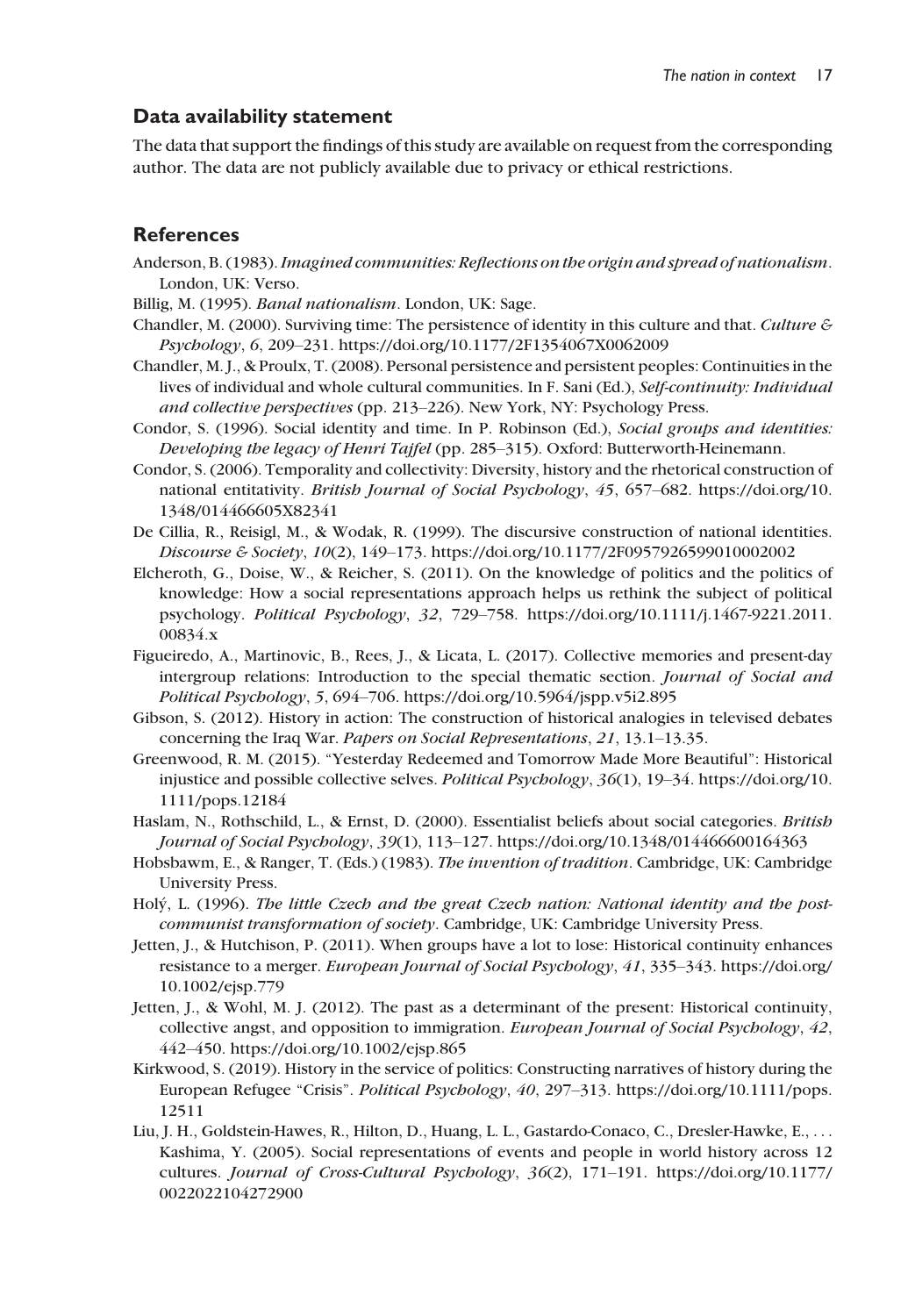- Morgan, D. L. (2012). Focus groups and social interaction. In J. Gubrium (Ed.), The Sage handbook of interview research: The complexity of the craft (pp. 161–176). Thousand Oaks, CA: Sage.
- Obradovic, S. (2016). Don't forget to remember: Collective memory of the Yugoslav wars in presentday Serbia. Peace and Conflict: Journal of Peace Psychology, 22(1), 12-18. [https://doi.org/10.](https://doi.org/10.1037/pac0000144) [1037/pac0000144](https://doi.org/10.1037/pac0000144)
- Pomerantz, A. (1984). Agreeing and disagreeing with assessments: Some features of preferred/ dispreferred turn shapes. In J. Maxwell Atkinson & J. Heritage (Eds.), Structures of social action: Studies in conversation analysis (pp. 57–101). Cambridge, UK: Cambridge University Press.
- Reicher, S. (2008). Making a past fit for the future: The political and ontological dimensions of historical continuity. In F. Sani (Ed.), Self continuity: Individual and collective perspectives (pp. 145–158). New York, NY: Psychology Press.
- Reicher, S., & Hopkins, N. (2001). Self and nation. London, UK: Sage Publication.
- Ristic, I. (2007). Serbian identity and the concept of Europeanness. Panoeconomicus, 54(2), 185– 195.<https://doi.org/10.2298/PAN0702185R>
- Roth, J., Huber, M., Juenger, A., & Liu, J. H. (2017). It's about valence: Historical continuity or historical discontinuity as a threat to social identity. Journal of Social and Political Psychology, 5, 320–341.<https://doi.org/10.5964/jspp.v5i2.677>
- Runia, E. (2014). Moved by the Past: discontinuity and historical mutation. New York, NY: Columbia University Press.
- Russell-Omaljev, A. (2016). Divided we stand: Discourses on identity in 'First' and 'Other' Serbia. Social construction of the self and the other. Stuttgart: Ibidem-Verlag.
- Sani, F. (2005). When subgroups secede: Extending and refining the social psychological model of schism in groups. Personality and Social Psychology Bulletin, 31, 1074–1086. [https://doi.org/](https://doi.org/10.1177/0146167204274092) [10.1177/0146167204274092](https://doi.org/10.1177/0146167204274092)
- Sani, F., Bowe, M., & Herrera, M. (2008). Perceived collective continuity and social well-being: Exploring the connections. European Journal of Social Psychology, 38, 365–374. [https://doi.](https://doi.org/10.1002/ejsp.461) [org/10.1002/ejsp.461](https://doi.org/10.1002/ejsp.461)
- Sani, F., Bowe, M., Herrera, M., Manna, C., Cossa, T., Miao, X., & Zhou, Y. (2007). Perceived collective continuity: Seeing groups as entities that move through time. European Journal of Social Psychology, 37, 1118–1134.<https://doi.org/10.1002/ejsp.430>
- Sani, F., Herrera, M., & Bowe, M. (2009). Perceived collective continuity and ingroup identification as defence against death awareness. Journal of Experimental Social Psychology, 45(1), 242– 245.<https://doi.org/10.1016/j.jesp.2008.07.019>
- Smeekes, A. N., McKeown, S., & Psaltis, C. (2017). Endorsing narratives under threat: Maintaining perceived collective continuity through the protective power of ingroup narratives in Northern Ireland and Cyprus. Journal of Social and Political Psychology, 5, 282–300. [https://doi.org/10.](https://doi.org/10.5964/jspp.v5i2.682) [5964/jspp.v5i2.682](https://doi.org/10.5964/jspp.v5i2.682)
- Smeekes, A., & Verkuyten, M. (2015). The presence of the past: Identity continuity and group dynamics. European Review of Social Psychology, 26(1), 162–202. [https://doi.org/10.1080/](https://doi.org/10.1080/10463283.2015.1112653) [10463283.2015.1112653](https://doi.org/10.1080/10463283.2015.1112653)
- Tajfel, H. (1974). Social identity and intergroup behaviour. Social Science Information, 13, 65–93. <https://doi.org/10.1177/053901847401300204>
- Tajfel, H., & Turner, J. (1979). An integrative theory of intergroup conflict. In W. G. Austin & S. Worchel (Eds.), The social psychology of intergroup relations (pp. 33–47). Monterey, CA: Wadsworth.
- Tileaga, C. (2009). The social organization of representations of history: The textual accomplishment of coming to terms with the past. British Journal of Social Psychology, 48, 337–355.<https://doi.org/10.1348/014466608X349487>
- Topcu, M. N., & Hirst, W. (2019). Remembering a nation's past to imagine its future: The role of event specificity, phenomenology, valence, and perceived agency. Journal of Experimental Psychology: Learning, Memory, and Cognition, 46, 563–579. [https://doi.org/10.1037/](https://doi.org/10.1037/xlm0000746) [xlm0000746](https://doi.org/10.1037/xlm0000746)